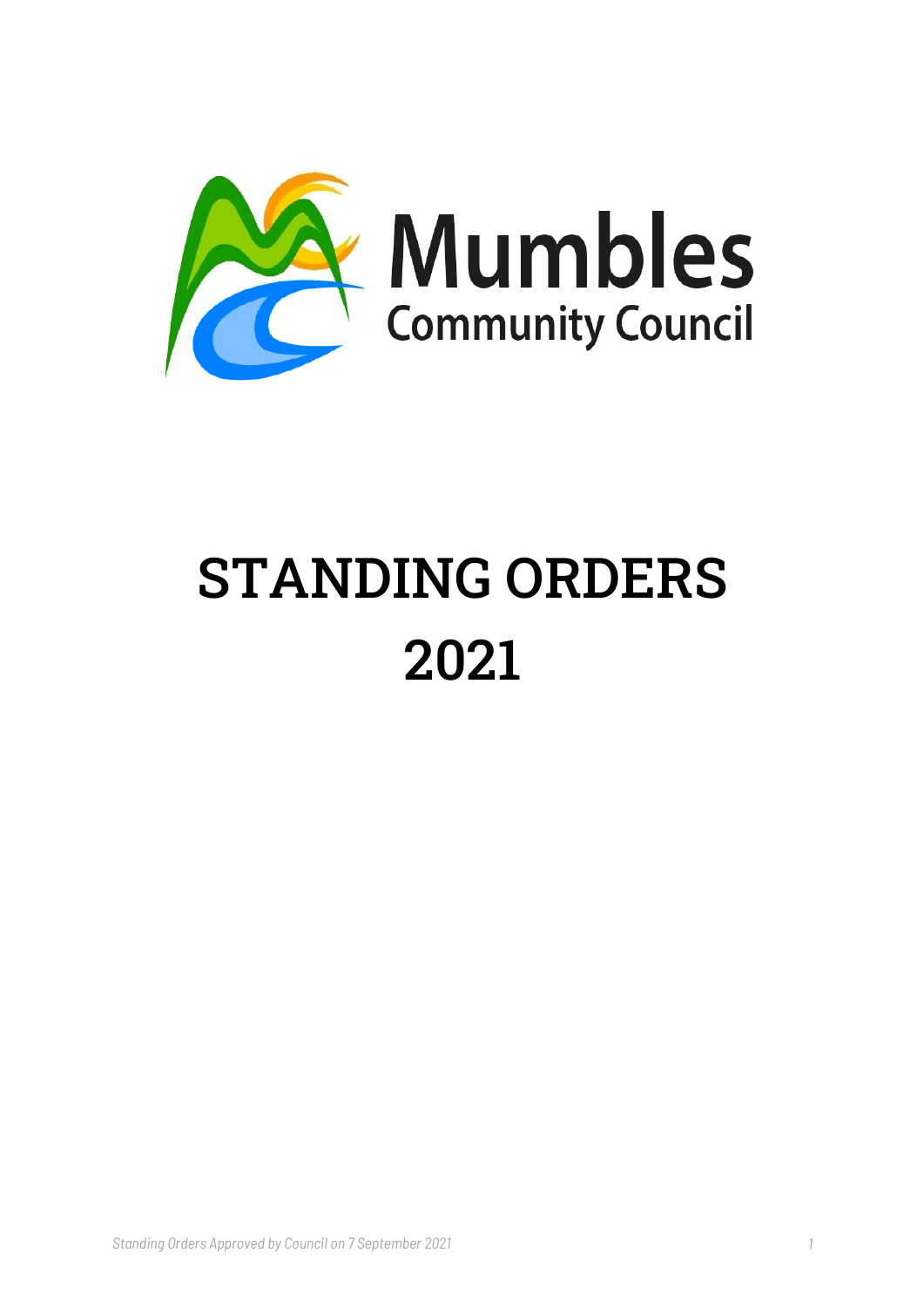| 1.  |                                                                                |  |
|-----|--------------------------------------------------------------------------------|--|
| 2.  |                                                                                |  |
| 3.  |                                                                                |  |
| 4.  |                                                                                |  |
| 5.  |                                                                                |  |
| 6.  | <b>EXTRAORDINARY MEETINGS OF THE COUNCIL, COMMITTEES AND SUB-COMMITTEES 11</b> |  |
| 7.  |                                                                                |  |
| 8.  |                                                                                |  |
| 9.  | MOTIONS FOR A MEETING THAT REOUIRE WRITTEN NOTICE TO BE GIVEN  12              |  |
| 10. |                                                                                |  |
| 11. |                                                                                |  |
| 12. |                                                                                |  |
| 13. |                                                                                |  |
| 14. |                                                                                |  |
| 15. |                                                                                |  |
| 16. |                                                                                |  |
| 17. |                                                                                |  |
| 18. |                                                                                |  |
| 19. |                                                                                |  |
|     |                                                                                |  |
| 21. |                                                                                |  |
|     |                                                                                |  |
|     |                                                                                |  |
|     | 24. COMMUNICATING WITH COUNTY BOROUGH OR COUNTY COUNCIL COUNCILLORS 21         |  |
|     |                                                                                |  |
|     |                                                                                |  |
|     |                                                                                |  |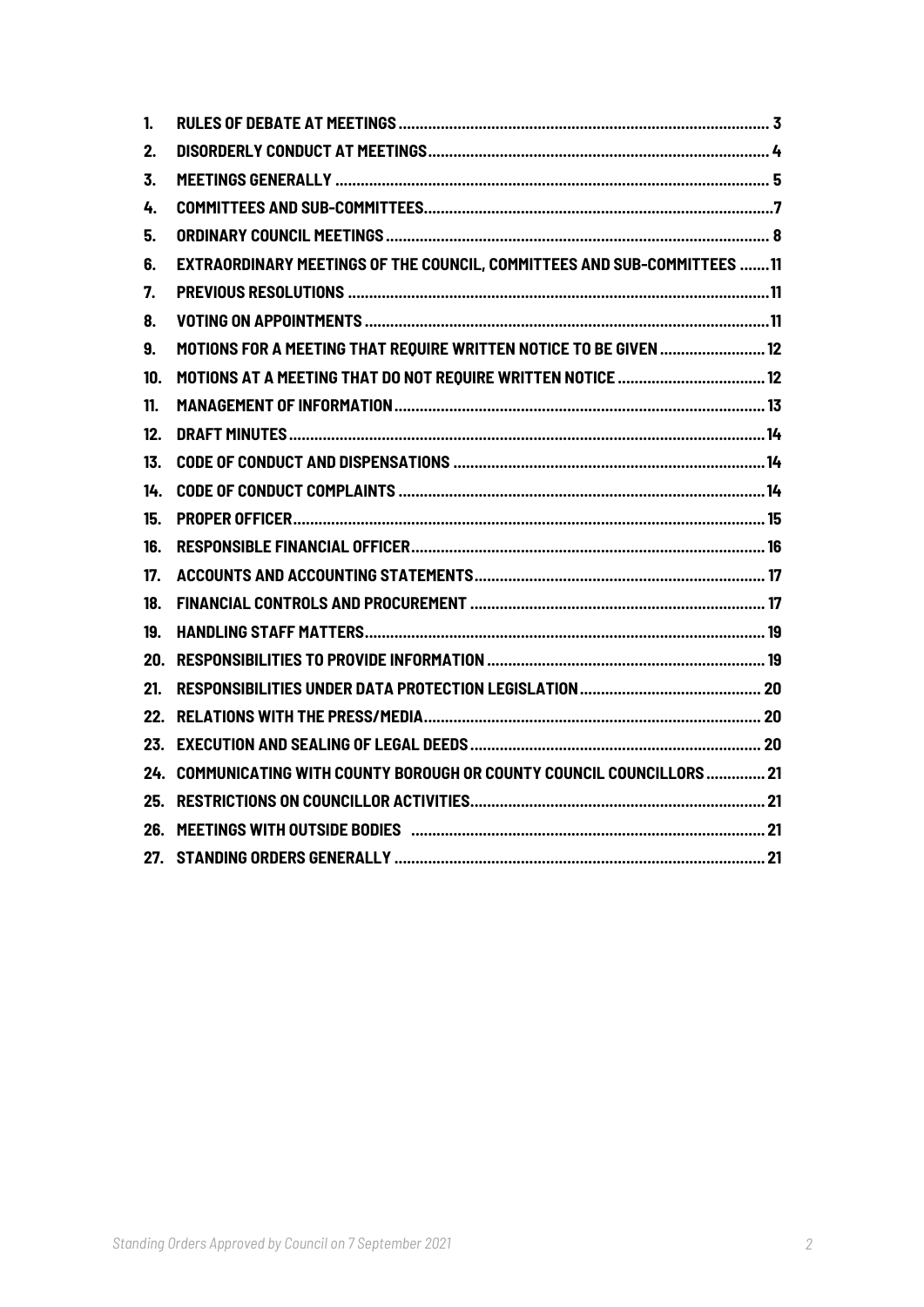#### **1. RULES OF DEBATE AT MEETINGS**

- a Motions on the agenda shall be considered in the order that they appear unless the order is changed at the discretion of the chair of the meeting.
- b A motion (including an amendment) shall not be progressed unless it has been moved and seconded.
- c A motion on the agenda that is not moved by its proposer may be treated by the chair of the meeting as withdrawn.
- d If a motion (including an amendment) has been seconded, it may be withdrawn by the proposer only with the consent of the seconder and the meeting.
- e An amendment is a proposal to remove or add words to a motion. It shall not negate the motion.
- f If an amendment to the original motion is carried, the original motion (as amended) becomes the substantive motion upon which further amendment(s) may be moved.
- g An amendment shall not be considered unless early verbal notice of it is given at the meeting and, if requested by the chair of the meeting, is expressed in writing to the chair.
- h A councillor may move an amendment to their own motion if agreed by the meeting. If a motion has already been seconded, the amendment shall be with the consent of the seconder and the meeting.
- i If there is more than one amendment to an original or substantive motion, the amendments shall be moved in the order directed by the chair of the meeting.
- j Subject to standing order 1(k), only one amendment shall be moved and debated at a time, the order of which shall be directed by the chair of the meeting.
- k One or more amendments may be discussed together if the chair of the meeting considers this expedient but each amendment shall be voted upon separately.
- l A councillor may not move more than one amendment to an original or substantive motion.
- m The mover of an amendment has no right of reply at the end of debate on it.
- n Where a series of amendments to an original motion are carried, the mover of the original motion shall have a right of reply either at the end of debate on the first amendment or at the very end of debate on the final substantive motion immediately before it is put to the vote.
- o Unless permitted by the chair of the meeting, a councillor may speak once in the debate on a motion except:
	- i. to speak on an amendment moved by another councillor;
	- ii. to move or speak on another amendment if the motion has been amended since they last spoke;
	- iii. to make a point of order;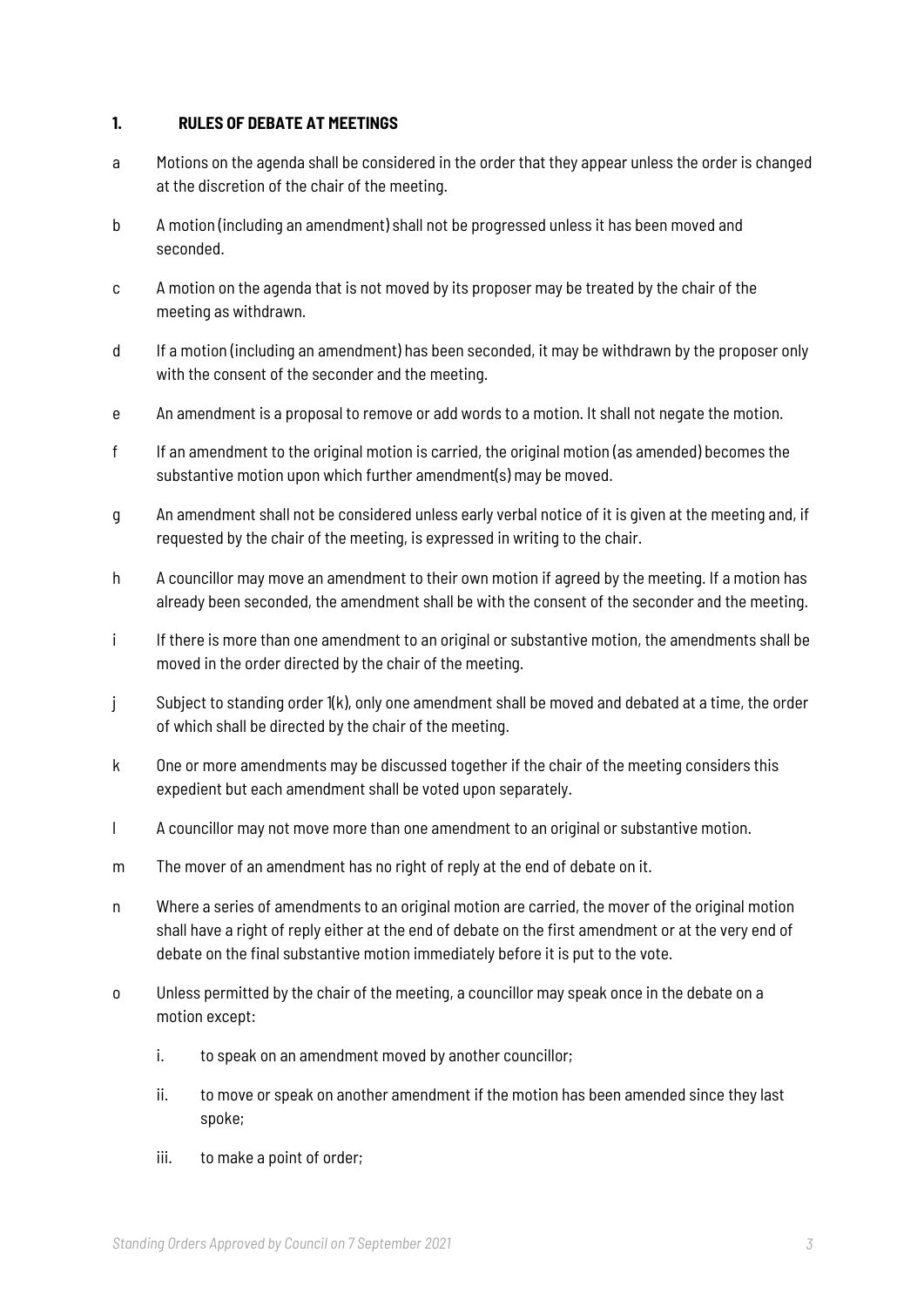- iv. to give a personal explanation; or
- v. to exercise a right of reply.
- p During the debate on a motion, a councillor may interrupt only on a point of order or a personal explanation and the councillor who was interrupted shall stop speaking. A councillor raising a point of order shall identify the standing order which they consider has been breached or specify the other irregularity in the proceedings of the meeting they are concerned by.
- q A point of order shall be decided by the chair of the meeting and their decision shall be final.
- r When a motion is under debate, no other motion shall be moved except:
	- i. to amend the motion;
	- ii. to proceed to the next business;
	- iii. to adjourn the debate;
	- iv. to put the motion to a vote;
	- v. to ask a person to be no longer heard or to leave the meeting;
	- vi. to refer a motion to a committee or sub-committee for consideration;
	- vii. to exclude the public and press;
	- viii. to adjourn the meeting; or
	- ix. to suspend particular standing order(s) excepting those which reflect mandatory statutory or legal requirements.
- s Before an original or substantive motion is put to the vote, the chair of the meeting shall be satisfied that the motion has been sufficiently debated and that the mover of the motion under debate has exercised or waived his right of reply.
- **t** Excluding motions moved under standing order 1(r), the contributions or speeches by a councillor shall relate only to the motion under discussion and shall not exceed 5 minutes without the consent of the chair of the meeting.

# **2. DISORDERLY CONDUCT AT MEETINGS**

- a No person shall obstruct the transaction of business at a meeting or behave offensively or improperly. If this standing order is ignored, the chair of the meeting shall request such person(s) to moderate or improve their conduct.
- b If person(s) disregard the request of the chair of the meeting to moderate or improve their conduct, any councillor or the chair of the meeting may move that the person be no longer heard or be excluded from the meeting. The motion, if seconded, shall be put to the vote without discussion.
- c If a resolution made under standing order 2(b) is ignored, the chair of the meeting may take further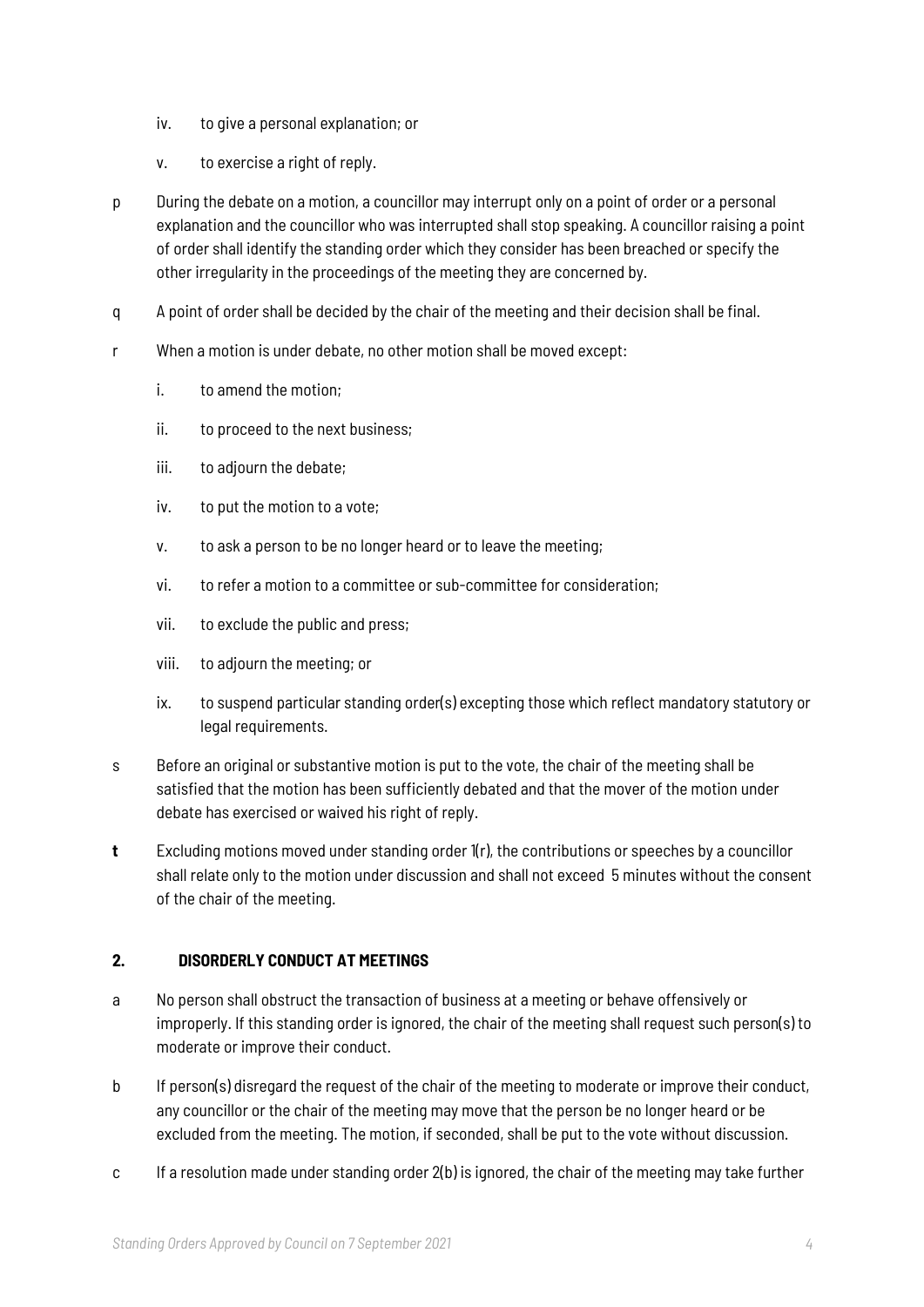reasonable steps to restore order or to progress the meeting. This may include temporarily suspending or closing the meeting.

## **3. MEETINGS GENERALLY**

| <b>Full Council meetings</b> |  |
|------------------------------|--|
| Committee meetings           |  |
| Sub-committee meetings       |  |

- a Meetings shall not take place in premises which at the time of the meeting are used for the supply of alcohol, unless no other premises are available free of charge or at a reasonable cost.
- b The minimum three clear days for notice of a meeting does not include the day on which notice was issued, the day of the meeting, a Sunday, a day of the Christmas break, a day of the Easter break or of a bank holiday or a day appointed for public thanksgiving or mourning.
- c The minimum three clear days' public notice for a meeting does not include the day on which the notice was issued or the day of the meeting unless the meeting is convened at shorter notice.
- d Meetings shall be open to the public unless their presence is prejudicial to the public
- interest by reason of the confidential nature of the business to be transacted or for other special reasons. The public's exclusion from part or all of a meeting shall be by a resolution which shall give reasons for the public's exclusion.
- ● e Members of the public may make representations, answer questions and give evidence at a meeting which they are entitled to attend in respect of the business on the agenda.
- ● f The period of time designated for public participation at a meeting in accordance with standing order 3(e) shall not exceed 15 minutes unless directed by the chair of the meeting.
- ● g Subject to standing order 3(f), an individual member of the public shall not speak for more than 3 minutes and may only speak once during a meeting.
- ● h In accordance with standing order  $3(e)$ , a question shall not require a response at the meeting nor start a debate on the question. The chair of the meeting may direct that a written or oral response be given.
- i A person shall raise their hand when requesting to speak and may remain seated.
- ●
- ● j A person who speaks at a meeting shall direct their comments to the chair of the meeting.
- ● k Only one person is permitted to speak at a time. If more than one person wants to speak, the chair of the meeting shall direct the order of speaking.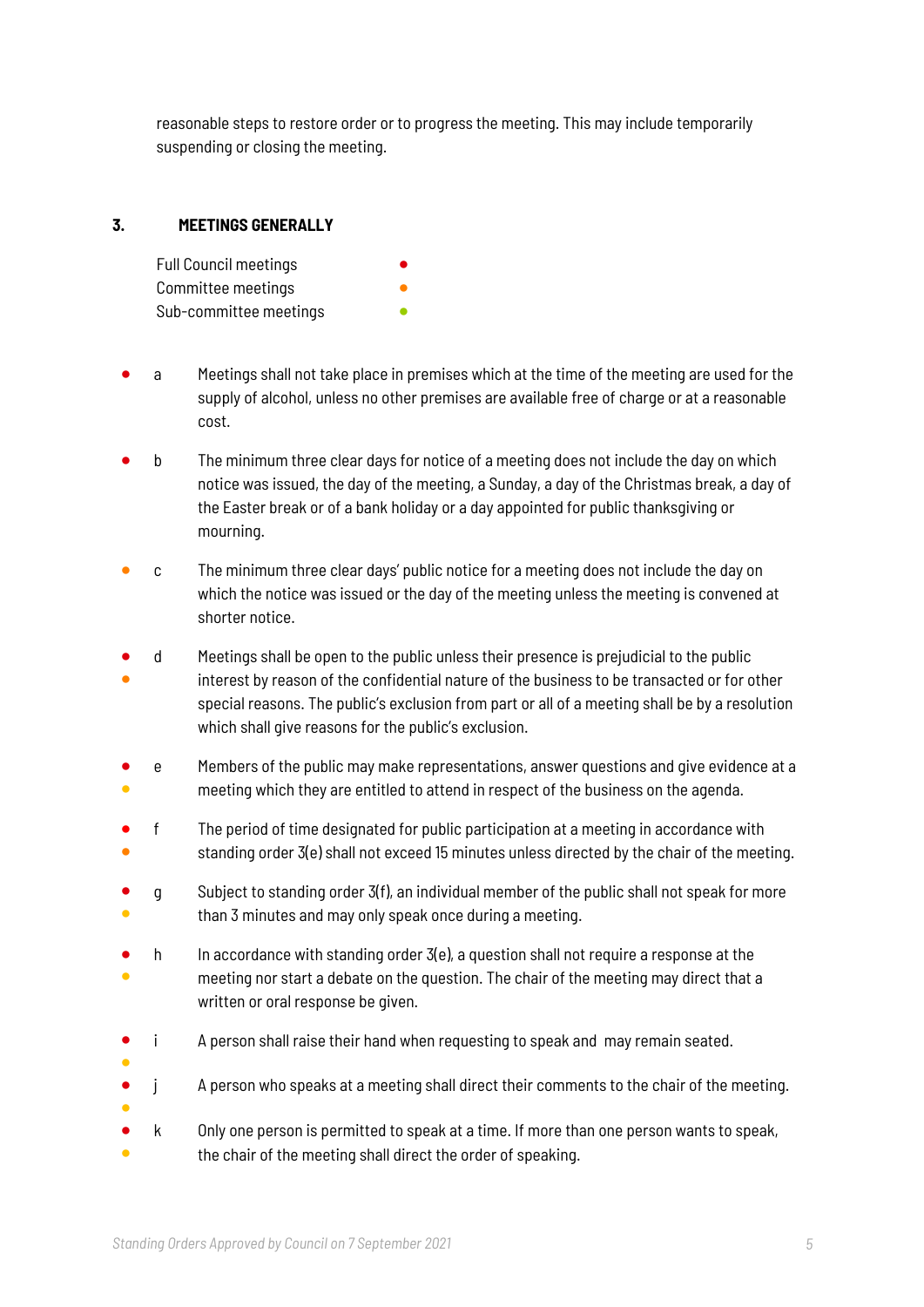- ● l Photographing, recording, broadcasting or transmitting the proceedings of a meeting by any means is not permitted without the Council's prior written consent.
- ● m The press shall be provided with reasonable facilities for the taking of their report of all or part of a meeting at which they are entitled to be present.
- n Subject to standing orders which indicate otherwise, anything authorised or required to be done by, to or before the Chair of the Council may in his absence be done by, to or before the Vice-Chair of the Council (if there is one).
- o The Chair of the Council, if present, shall preside at a meeting. If the Chair is absent from a meeting, the Vice-Chair of the Council (if there is one), if present, shall preside. If both the Chair and the Vice-Chair are absent from a meeting, a councillor as chosen by the councillors present at the meeting shall preside at the meeting.
- p Subject to a meeting being quorate, all questions at a meeting shall be decided by a
- majority of the councillors and non-councillors with voting rights present and voting.
- ●
- q The chair of a meeting may give an original vote on any matter put to the vote, and in the
- ● case of an equality of votes may exercise their casting vote whether or not they gave an original vote.
	- See standing orders 5(h) and (i) for the different rules that apply in the election of the Chair of the Council at the annual meeting of the Council.
- ● r Councillors who are members of Standing Committees are precluded at the following Council Meeting from asking the Committee Chair questions relating to the minutes of the previous committee meeting
- ●
	- s Unless standing orders provide otherwise, voting on a question shall be by a show of hands. At the request of a councillor, the voting on any question shall be recorded so as to show whether each councillor present and voting gave their vote for or against that question or abstained. Such a request shall be made before moving on to the next item of business on the agenda.
- t The minutes of a meeting shall include an accurate record of the following:
- ●
- i. the time and place of the meeting;
	- ii. the names of all councillors who are present and the names of all councillors who are absent indicating if apologies were received prior to the start of the meeting;
	- iii. interests that have been declared by councillors and non-councillors with voting rights;
	- iv. the grant of dispensations (if any) to councillors and non-councillors with voting rights;
	- v. whether a councillor or non-councillor with voting rights left the meeting when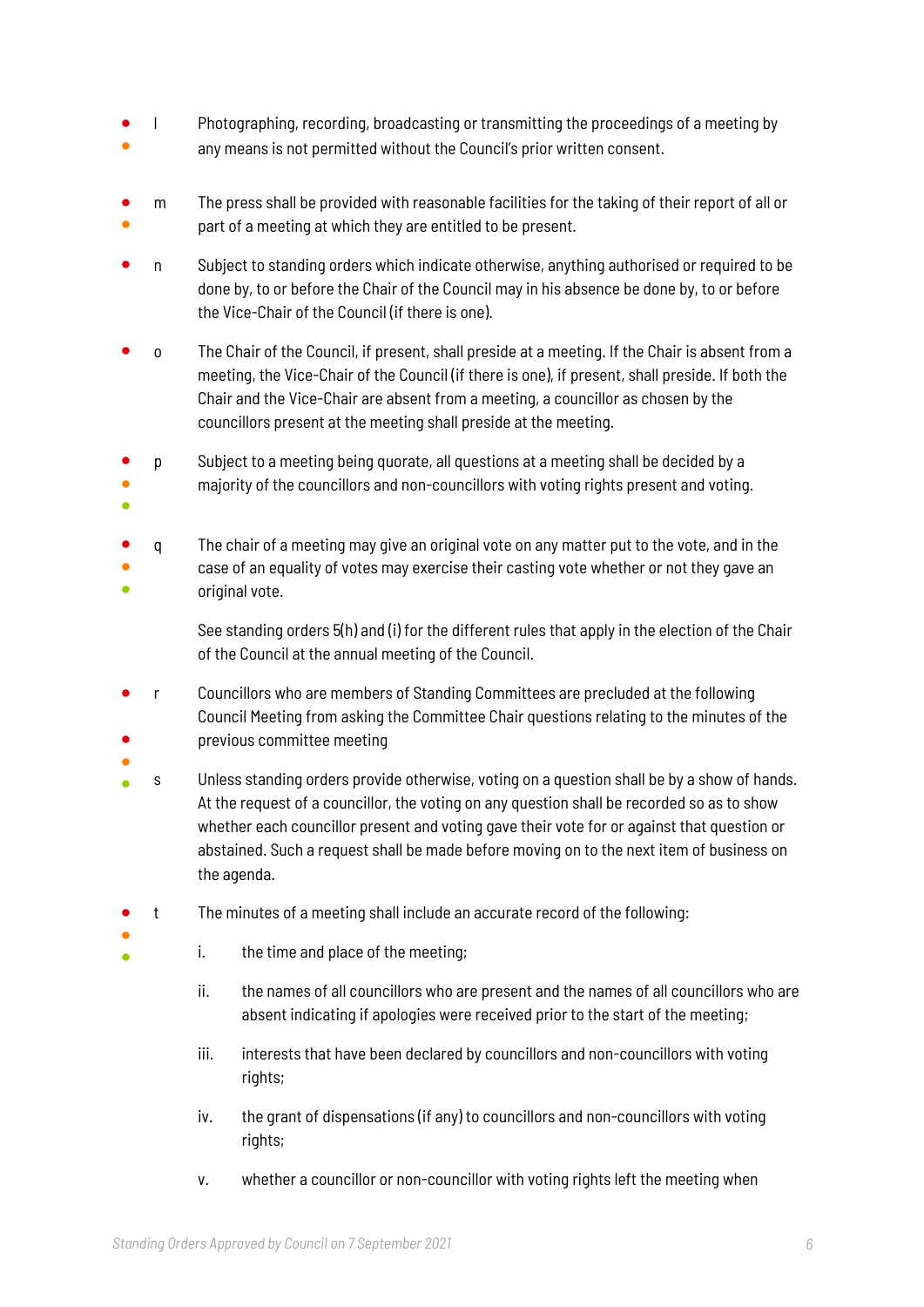matters that they held interests in were being considered;

- vi. if there was a public participation session; and
- vii. the resolutions made.
- u A councillor or a non-councillor with voting rights who has a personal or prejudicial interest
- $\bullet$ in a matter being considered at a meeting which limits or restricts their right to participate
- in a discussion or vote on that matter is subject to obligations in the code of conduct adopted by the Council.
- y No business may be transacted at a meeting unless at least one-third of the whole number of members of the Council are present and in no case shall the quorum of a meeting be less than three.

See standing order 4(i)(iv) for the quorum of a committee or sub-committee meeting.

- w If a meeting is or becomes inquorate no business shall be transacted and the meeting shall
- ● be closed. The business on the agenda for the meeting shall be adjourned to another
- meeting.
- x A meeting shall not exceed a period of 2 hours.
- ●
- ●

## **4. COMMITTEES AND SUB-COMMITTEES**

- a Unless the Council determines otherwise, a committee may appoint a sub-committee whose terms of reference shall be determined by the committee. The committee will notify council of the nature of the planned sub-committee and interested councillors will notify the Chair of the committee of their wish to be members of the sub-committee. In the event of more than 8 councillors wishing to join the sub-committee, selection will be by vote at the next meeting of the committee responsible for the sub-committee.
- b These sub-committees or working parties will report back to their lead committee. Their recommendations will be included in that committee's minutes to full council.
- c The members of a committee may include non-councillors unless it is a committee which regulates and controls the finances of the Council.
- d Unless the Council determines otherwise, all the members of an advisory committee and a subcommittee of the advisory committee may be non-councillors.
- e There shall be the following standing committees of the Council: Finance & Compliance Committee, Community & Social Development Committee, Environmental Committee, Culture, Tourism & Communication Committee, Personnel Committee and Appeals Committee
- f Committees shall report to Council at the next Council meeting following a meeting of the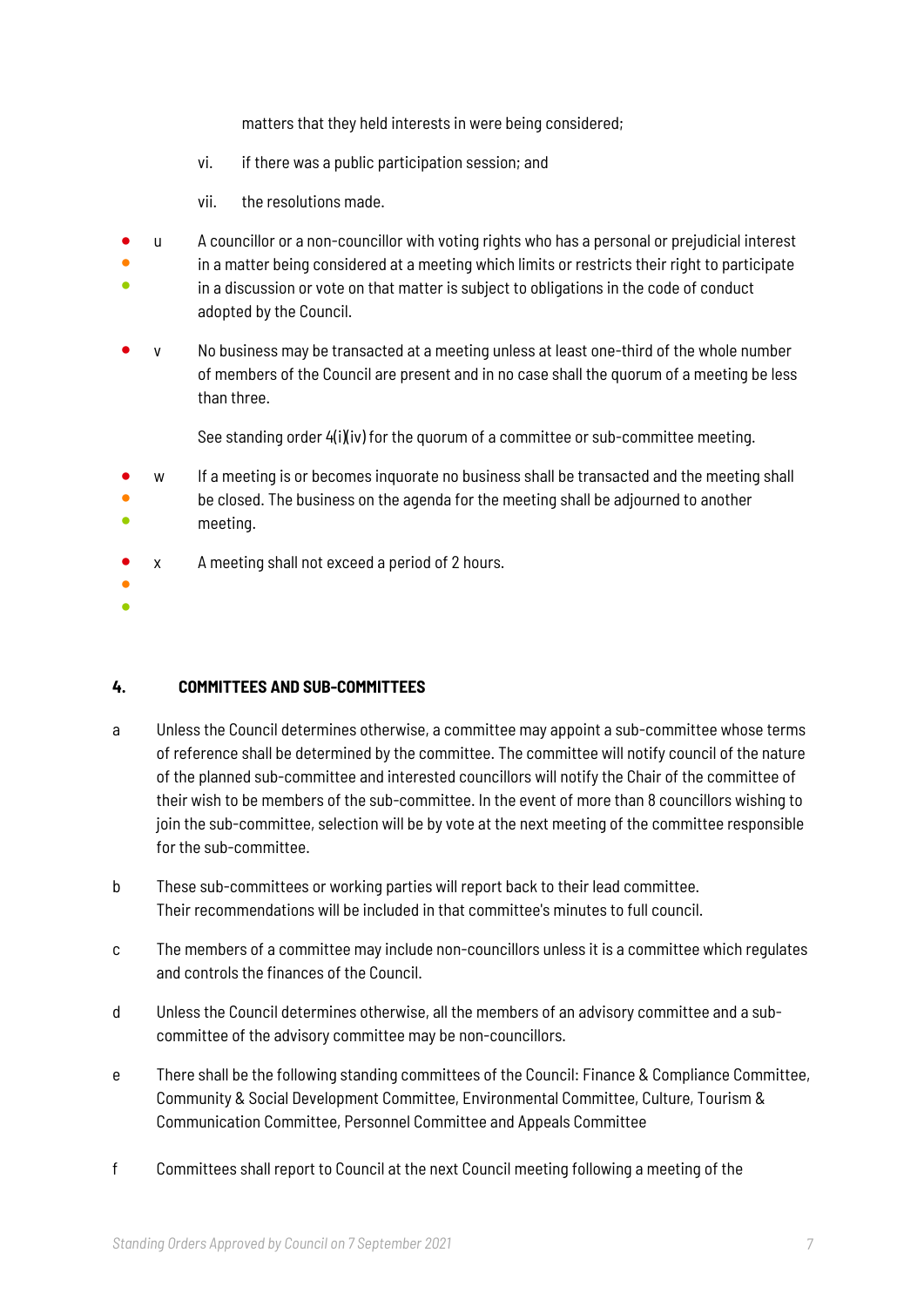committee.

- g Committees to have a minimum of six and a maximum of nine members excluding co-opted persons not members of the Council.
- h The Council may appoint additional standing committees or other committees as may be necessary
- i Each committee:
	- i. shall determine their terms of reference;
	- ii. shall hold a minimum of 4 ordinary meetings in any 12 month period excepting Personnel and Appeals which will meet as required.
	- iii. shall permit a committee, other than in respect of the ordinary meetings of a committee, to determine the number and time of its meetings;
	- iv. shall determine the place, notice requirements and quorum for a meeting of a committee and a sub-committee which, in both cases, shall be no less than three;
	- v. shall determine if the public may participate at a meeting of a committee;
	- vi. shall determine if the public and press are permitted to attend the meetings of a subcommittee and also the advance public notice requirements, if any, required for the meetings of a sub-committee;
	- vii. shall determine if the public may participate at a meeting of a sub-committee that they are permitted to attend; and
	- viii. may dissolve a sub-committee.
	- ix. Where two or more Committee or Sub-committee Meetings are held in sequence, then the preceding meeting must close a minimum of five minutes before the time designated for the opening of the subsequent meeting

# **5. ORDINARY COUNCIL MEETINGS**

- a In an election year, the annual meeting of the Council shall be held on or within 14 days following the day on which the councillors elected take office.
- b In a year which is not an election year, the annual meeting of the Council shall be held on such day in May as the Council decides.
- c If no other time is fixed, the annual meeting of the Council shall take place at 6pm.
- d In addition to the annual meeting of the Council, any number of other ordinary meetings may be held in each year on such dates and times as the Council decides.
- e The first business conducted at the annual meeting of the Council shall be the election of the Chair and Vice-Chair (if there is one) of the Council.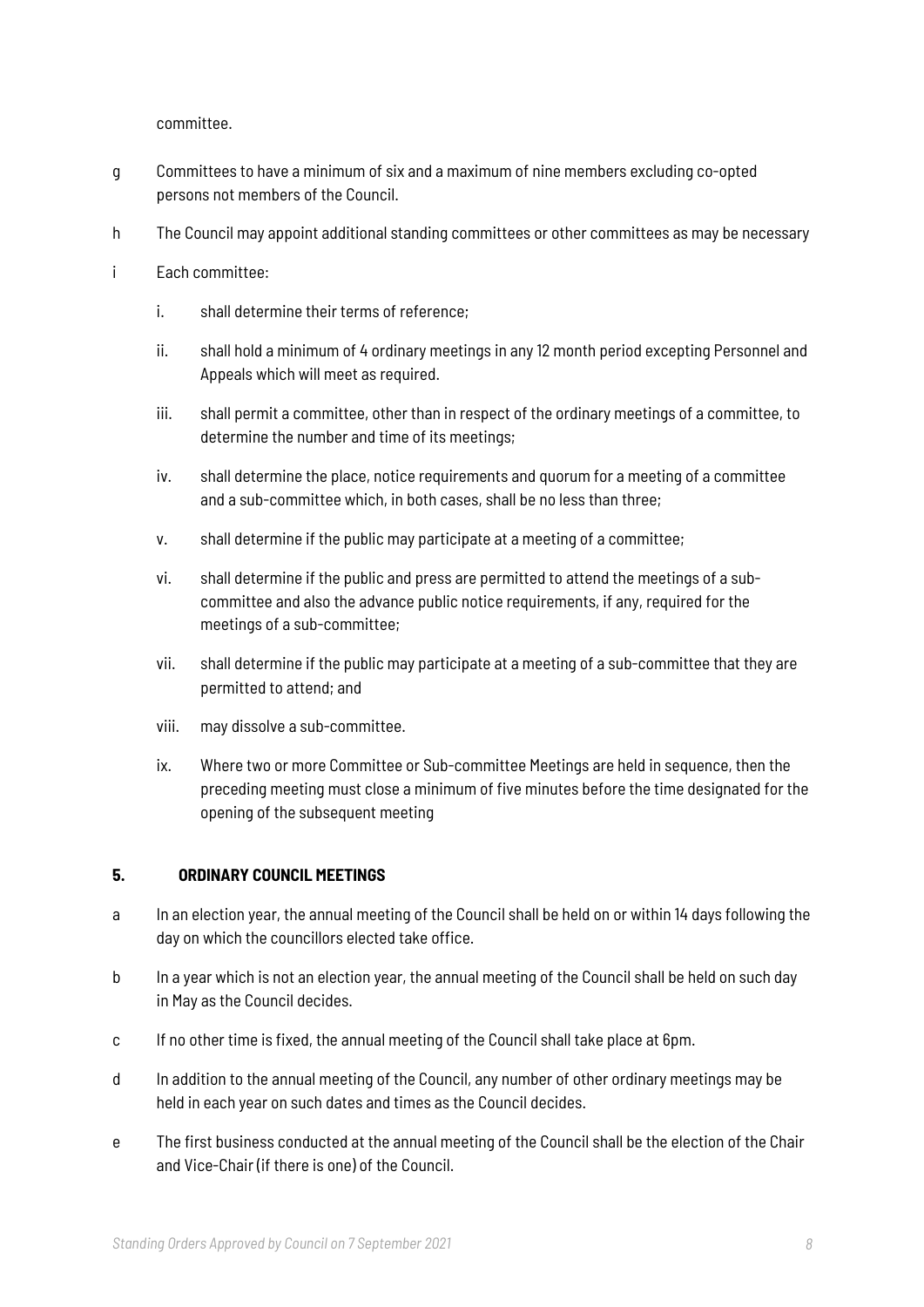- f The Chair of the Council, unless they have resigned or become disqualified, shall continue in office and preside at the annual meeting until their successor is elected at the next annual meeting of the Council.
- g The Vice-Chair of the Council if there is one, unless they have resigned or become disqualified, shall hold office until immediately after the election of the Chair of the Council at the next annual meeting of the Council.
- h In an election year, if the current Chair of the Council has not been re-elected as a member of the Council, they shall preside at the annual meeting until a successor Chair of the Council has been elected. The current Chair of the Council shall not have an original vote in respect of the election of the new Chair of the Council but shall give a casting vote in the case of an equality of votes.
- i In an election year, if the current Chair of the Council has been re-elected as a member of the Council, they shall preside at the annual meeting until a new Chair of the Council has been elected. They may exercise an original vote in respect of the election of the new Chair of the Council and shall give a casting vote in the case of an equality of votes.
- j Nominations of councillors for election to the office of Chair and Vice-Chair of the Council must be made in writing and endorsed with the consent of the candidate by 12 noon five clear days before the Annual Meeting.
- k No Councillor who has held the office of Chair for the previous two consecutive years may be nominated for election.
- l The names of those nominated for election to the office of Chair and Vice-Chair shall form part of the Agenda for the Annual Meeting
- m Following the election of the Chair of the Council and Vice-Chair (if there is one) of the Council at the annual meeting, the business shall include:
	- i. In an election year, delivery by the Chair of the Council and councillors of their acceptance of office forms unless the Council resolves for this to be done at a later date. In a year which is not an election year, delivery by the Chair of the Council of his acceptance of office form unless the Council resolves for this to be done at a later date;
	- ii. Election of the Chairs of the six standing committees: Nominations for Chair of the six standing committees will be taken at the Annual Meeting and if there is more than one nomination, election will be by secret ballot the successful candidate (but not the margin of their victory) to be recorded in the minutes.
	- iii. No Councillor who has held the office of Chair of one of the six standing committees for the previous two consecutive years may be nominated for election.
	- iv. Review of delegation arrangements to committees, sub-committees, staff and other local authorities;
	- v. Review of the terms of reference for committees;
	- vi. Appointment of members of committees by the following methods;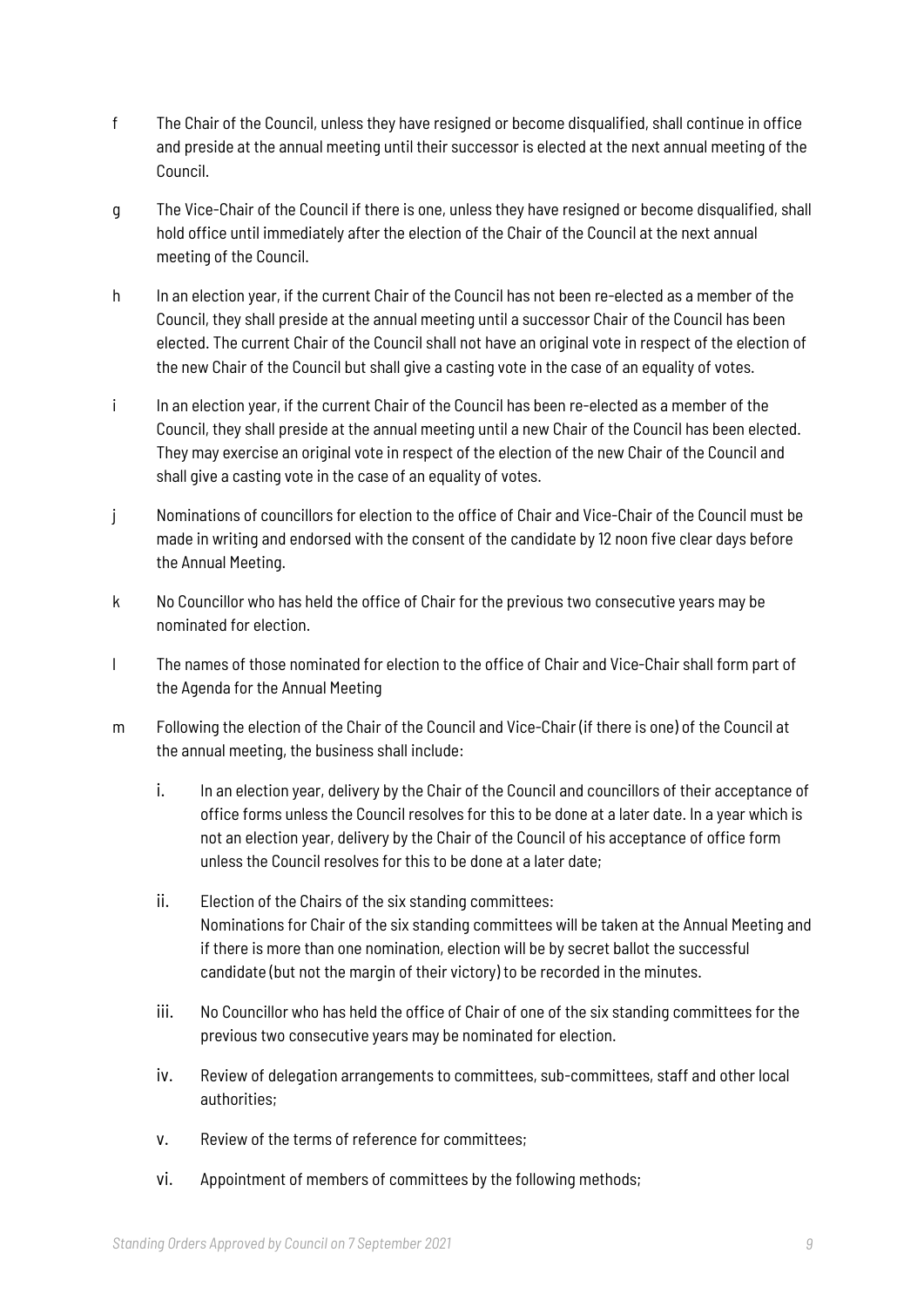(a) Councillors wishing to serve on one of the four standing committees – should indicate no more than two committee preferences plus a reserve committee preference in writing to the Clerk of the Council no later than 12 noon five clear days before the date of the Annual Meeting of the Council; Councillors may indicate a wish to serve on the Personnel or Appeals Committee in addition to these.

(b) A copy of the committee preference list to be sent to each Councillor with the summons for the Annual Meeting;

(c) Any committee chair or vice chair listing their current committee will automatically be appointed to that committee;

(d) All councillors' will be appointed to their first committee preferences subject to their being sufficient places; otherwise the places will be filled by election;

(e )If there are insufficient first preferences to bring a committee to its maximum, those listing it as their second preference will be appointed subject to there being sufficient places; otherwise the places will be filled by election;

(f) The same procedure as above will be followed for third preference

(g) Councillors who are co-opted to the council between Annual Meetings can request to join those committees that reflect their interest and expertise so long as there is less than the maximum of 9 members already on those committees.

- vii. Appointment of any new committees in accordance with standing order 4(h);
- viii. Review and adoption of appropriate standing orders and financial regulations;
- ix. Review of arrangements (including legal agreements) with other local authorities, not-forprofit bodies and businesses;
- x. Review of representation on or work with external bodies and arrangements for reporting back;
- xi. Review of inventory of land and other assets including buildings and office equipment;
- xii. Confirmation of arrangements for insurance cover in respect of all insurable risks;
- xiii. Review of the Council's and/or staff subscriptions to other bodies;
- xiv. Review of the Council's complaints procedure;
- xv. Review of the Council's policies, procedures and practices in respect of its obligations under freedom of information and data protection legislation (see also standing orders 11, 20 and 21);
- xvi. Review of the Council's policy for dealing with the press/media;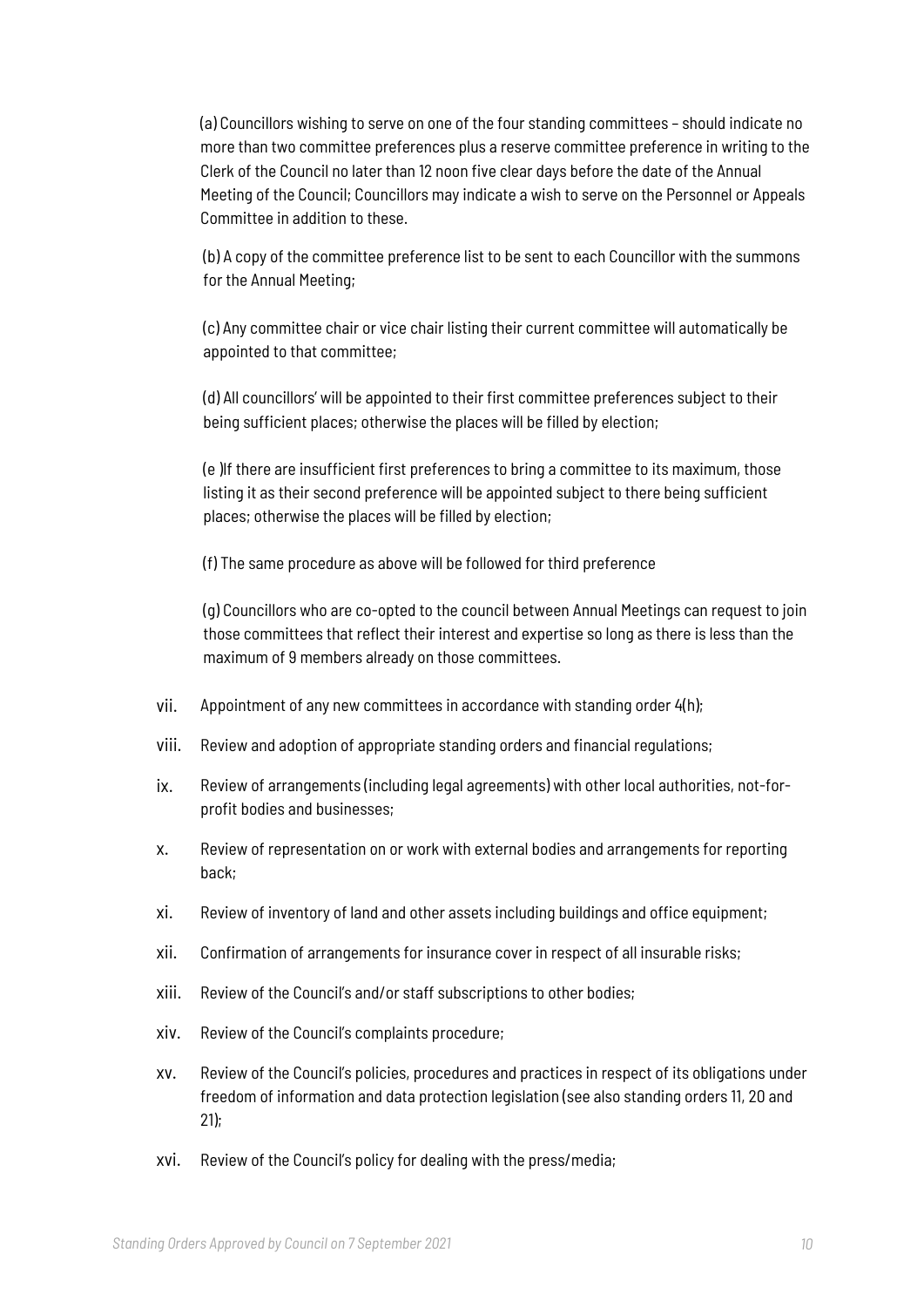- xvii. Review of the Council's employment policies and procedures;
- xviii. Review of the Council's expenditure incurred under s.137 of the Local Government Act 1972 or the power of well-being.
- xix. Determining the time and place of ordinary meetings of the Council up to and including the next annual meeting of the Council.
- xx. The record of councillors' attendance at council meetings and standing committee meetings upon which they serve shall form part of the minutes of the Annual Meeting of Council.

# **6. EXTRAORDINARY MEETINGS OF THE COUNCIL, COMMITTEES AND SUB-COMMITTEES**

- a The Chair of the Council may convene an extraordinary meeting of the Council at any time.
- b If the Chair of the Council does not call an extraordinary meeting of the Council within seven days of having been requested in writing to do so by two councillors, any two councillors may convene an extraordinary meeting of the Council. The public notice giving the time, place and agenda for such a meeting shall be signed by the two councillors.
- c The chair of a committee [or a sub-committee] may convene an extraordinary meeting of the committee [or the sub-committee] at any time.
- d If the chair of a committee [or a sub-committee] does not call an extraordinary meeting within 7 days of having been requested to do so by 3 members of the committee [or the sub-committee], any 3 members of the committee [or the sub-committee] may convene an extraordinary meeting of the committee [or the sub-committee].

# **7. PREVIOUS RESOLUTIONS**

- a A resolution shall not be reversed within six months except either by a special motion, which requires written notice by at least 6 councillors to be given to the Proper Officer in accordance with standing order 9, or by a motion moved in pursuance of the recommendation of a committee or a sub-committee.
- b When a motion moved pursuant to standing order 7(a) has been disposed of, no similar motion may be moved for a further six months.

# **8. VOTING ON APPOINTMENT**

a Where more than two persons have been nominated for a position to be filled by the Council and none of those persons has received an absolute majority of votes in their favour, the name of the person having the least number of votes shall be struck off the list and a fresh vote taken. This process shall continue until a majority of votes is given in favour of one person. A tie in votes may be settled by the casting vote exercisable by the chair of the meeting.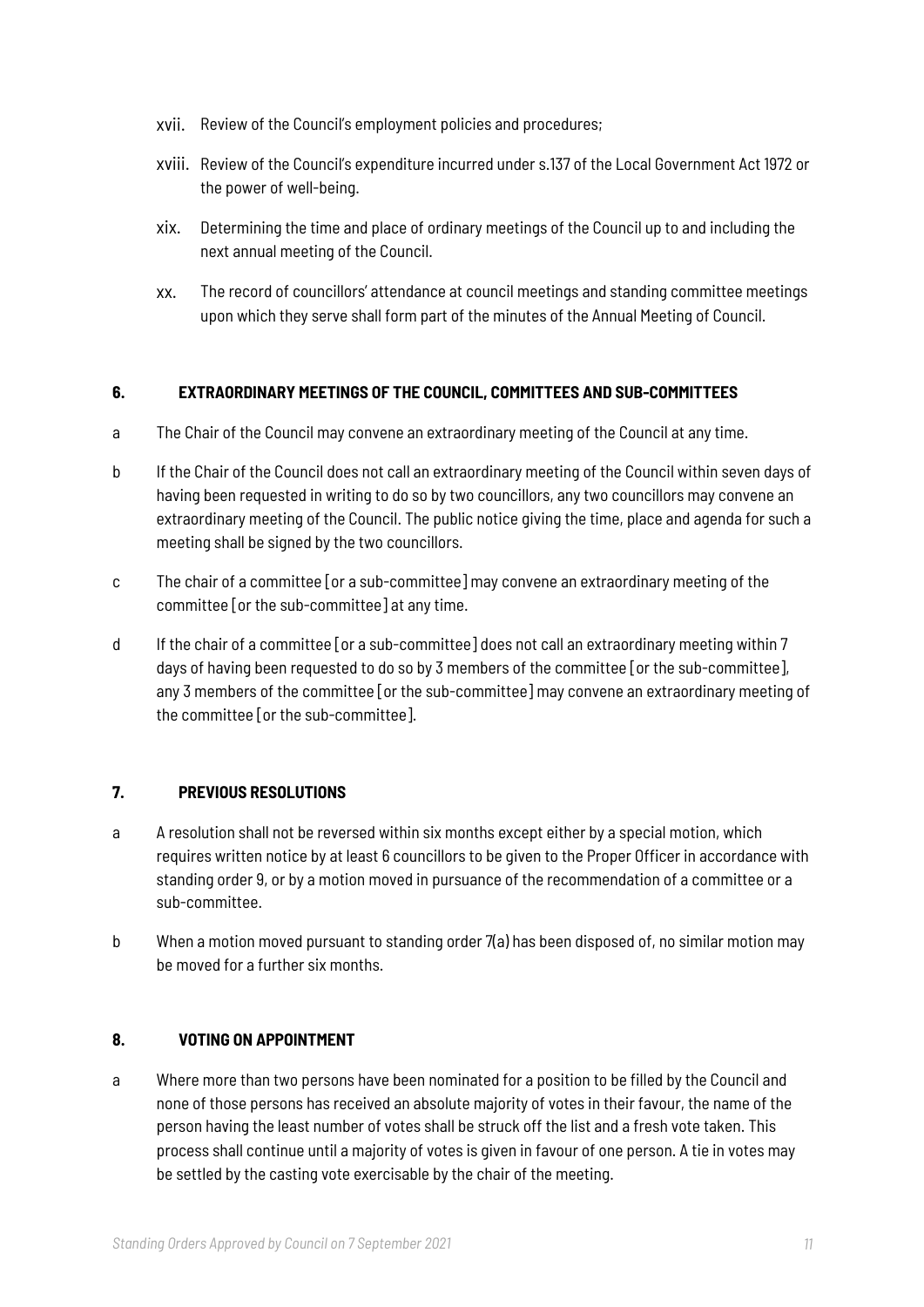# **9. MOTIONS FOR A MEETING THAT REQUIRE WRITTEN NOTICE TO BE GIVEN TO THE PROPER OFFICER**

- a A motion shall relate to the responsibilities of the meeting for which it is tabled and in any event shall relate to the performance of the Council's statutory functions, powers and obligations or an issue which specifically affects the Council's area or its residents.
- b No motion may be moved at a meeting unless it is on the agenda and the mover has given written notice of its wording to the Proper Officer at least 7 clear days before the meeting. Clear days do not include the day of the notice or the day of the meeting.
- c The Proper Officer may, before including a motion on the agenda, received in accordance with standing order 9(b), correct obvious grammatical or typographical errors in the wording of the motion.
- d If the Proper Officer considers the wording of a motion received in accordance with standing order 9(b) is not clear in meaning, the motion shall be rejected until the mover of the motion re-submits it, so that it can be understood, in writing, to the Proper Officer at least 5 clear days before the meeting.
- e If the wording or subject of a proposed motion is considered improper, the Proper Officer shall consult with the chair of the forthcoming meeting or, as the case may be, the councillors who have convened the meeting, to consider whether the motion shall be included in the agenda or rejected.
- f The decision of the Proper Officer as to whether or not to include the motion on the agenda shall be final.
- g Motions received shall be recorded and numbered in the order that they are received.
- h Motions rejected shall be recorded with an explanation by the Proper Officer of the reason for rejection.

# **10. MOTIONS AT A MEETING THAT DO NOT REQUIRE WRITTEN NOTICE**

- a The following motions may be moved at a meeting without written notice to the Proper Officer:
	- i. to correct an inaccuracy in the draft minutes of a meeting;
	- ii. to move to a vote;
	- iii. to defer consideration of a motion;
	- iv. to refer a motion to a particular committee or sub-committee;
	- v. to appoint a person to preside at a meeting;
	- vi. to change the order of business on the agenda;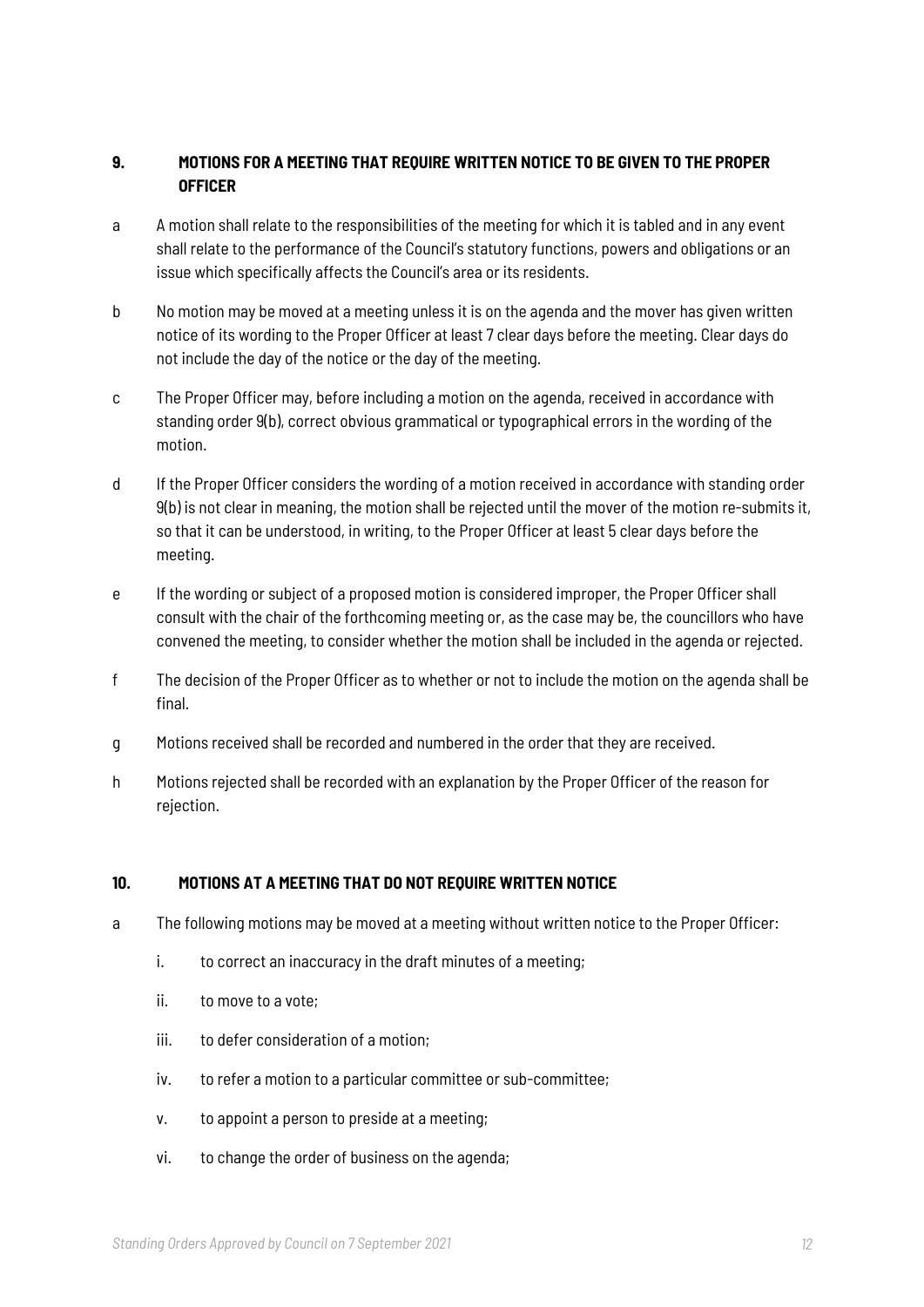- vii. to proceed to the next business on the agenda;
- viii. to require a written report;
- ix. to appoint a committee or sub-committee and their members;
- x. to extend the time limits for speaking;
- xi. to exclude the press and public from a meeting in respect of confidential or other information which is prejudicial to the public interest;
- xii. to not hear further from a councillor or a member of the public;
- xiii. to exclude a councillor or member of the public for disorderly conduct;
- xiv. to temporarily suspend the meeting;
- xv. to suspend a particular standing order (unless it reflects mandatory statutory or legal requirements);
- xvi. to adjourn the meeting; or
- xvii. to close the meeting.

## **11. MANAGEMENT OF INFORMATION**

See also standing order 20.

- a The Council shall have in place and keep under review, technical and organisational measures to keep secure information (including personal data) which it holds in paper and electronic form. Such arrangements shall include deciding who has access to personal data and encryption of personal data.
- b The Council shall have in place, and keep under review, policies for the retention and safe destruction of all information (including personal data) which it holds in paper and electronic form. The Council's retention policy shall confirm the period for which information (including personal data) shall be retained or if this is not possible the criteria used to determine that period (e.g. the Limitation Act 1980).
- c The agenda, papers that support the agenda and the minutes of a meeting shall not disclose or otherwise undermine confidential information or personal data without legal justification.
- d Councillors, staff, the Council's contractors and agents shall not disclose confidential information or personal data without legal justification.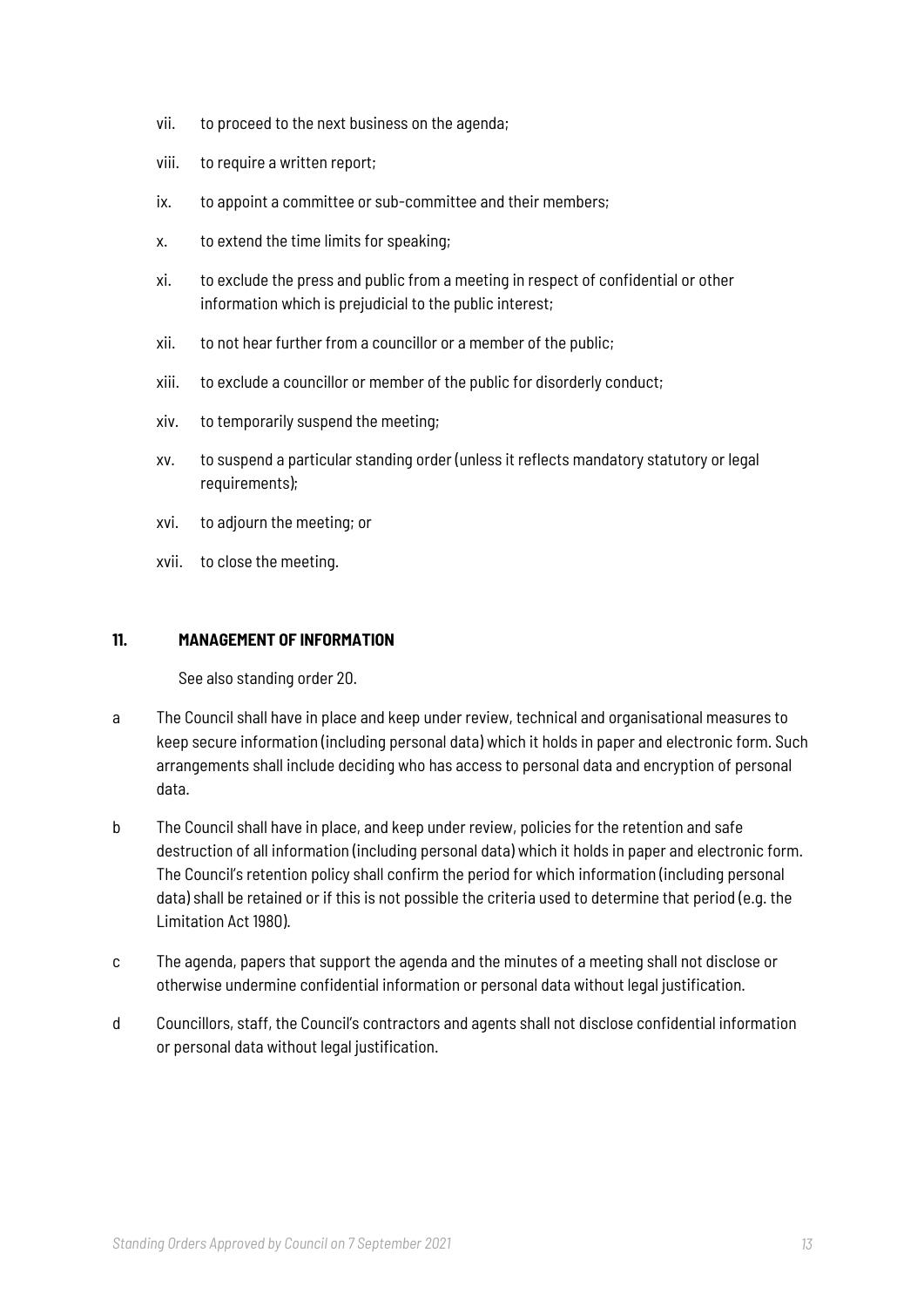## **12. DRAFT MINUTES**

- a All draft minutes of a preceding meeting should be served on all councillors within 14 days of the meeting to which they refer.
- b There shall be no discussion about the draft minutes of a preceding meeting except in relation to their accuracy. A motion to correct an inaccuracy in the draft minutes shall be moved in accordance with standing order  $10(a)(i)$ .
- c The accuracy of draft minutes, including any amendment(s) made to them, shall be confirmed by resolution and shall be signed by the chair of the meeting and stand as an accurate record of the meeting to which the minutes relate.
- d If the chair of the meeting does not consider the minutes to be an accurate record of the meeting to which they relate, they shall sign the minutes and include a paragraph in the following terms or to the same effect:

either:

"The chair of this meeting does not believe that the minutes of the meeting of the ( ) held on [date] in respect of ( ) were a correct record but their view was not upheld by the meeting and the minutes are confirmed as an accurate record of the proceedings."

or

"The chair of this meeting does not believe that the minutes of the meeting of the ( ) held on [date] in respect of () were a correct record and their view was upheld by the meeting."

e Subject to standing order 20(a) and following a resolution which confirms the accuracy of the minutes of a meeting, the draft minutes or recordings of the meeting for which approved minutes exist shall be destroyed.

# **13. CODE OF CONDUCT AND DISPENSATIONS**

See also standing order 3(s).

- a Councillors and non-councillors with voting rights shall observe the code of conduct adopted by the Council.
- b All councillors and non-councillors with voting rights shall undertake training in the code of conduct within six months of the delivery of their acceptance of office form.
- c Dispensation requests shall be in writing and submitted to the standards committee of Swansea Council as soon as possible before the meeting that the dispensation is required for.

# **14. CODE OF CONDUCT COMPLAINTS**

a Where there is a complaint by a councillor that a fellow councillor or non-councillor with voting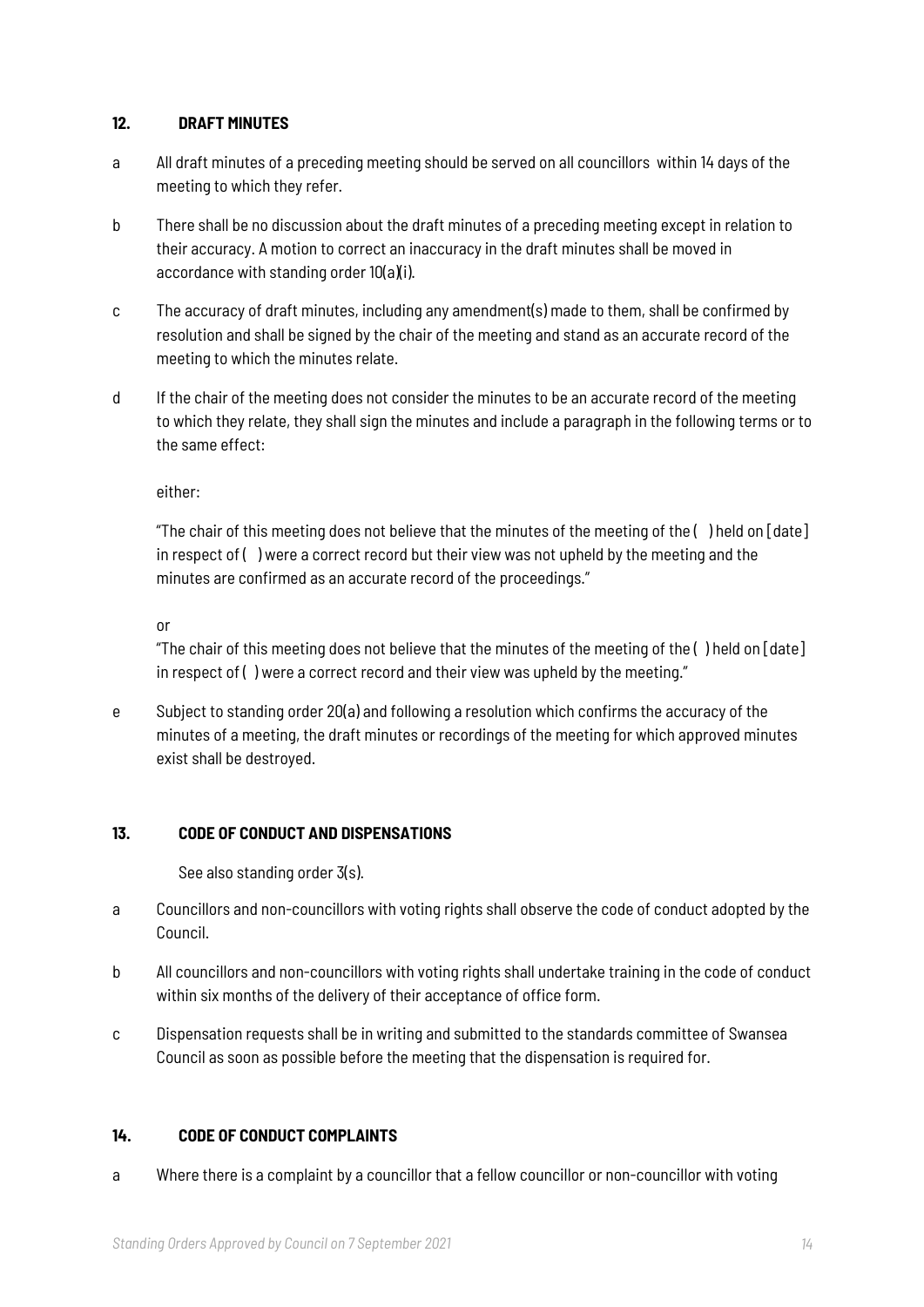rights has breached the Council's code of conduct, it should be dealt with in the first instance through the Local Resolution Process

- b Upon notification by Swansea Council that it is dealing with a complaint that a councillor or noncouncillor with voting rights has breached the Council's code of conduct, the Proper Officer shall, subject to standing order 11, report this to the Council.
- c Where the notification in standing order 14(b) relates to a complaint made by the Proper Officer, the Proper Officer shall notify the Chair of Council of this fact, and the Chair shall nominate another staff member to assume the duties of the Proper Officer in relation to the complaint until it has been determined.
- d The Council may:
	- i. provide information or evidence where such disclosure is necessary to investigate the complaint or is a legal requirement;
	- ii. seek information relevant to the complaint from the person or body with statutory responsibility for investigation of the matter;
	- iii. indemnify the councillor or non-councillor with voting rights in respect of their related legal costs and any such indemnity is subject to approval by a meeting of the Council.

## **15. PROPER OFFICER**

- a The Proper Officer shall be the Clerk or the Responsible Financial Officer/Assistant Clerk appointed by the Council to undertake the work of the Proper Officer when the Proper Officer is absent.
- b The Proper Officer or Responsible Financial Officer/Assistant Clerk shall:
	- i. at least three clear days before a meeting of the council or a committee:
		- serve on councillors by email a signed summons confirming the time, place and the agenda; and
		- provide, in a conspicuous place, public notice of the time, place and agenda (provided that the public notice with agenda of an extraordinary meeting of the Council convened by councillors is signed by them) and publish electronically notice of the time and place and, as far as reasonably practicable, any documents relating to the business to be transacted at the meeting unless they relate to business which is likely to be considered in private or if their disclosure would be contrary to any enactment.

See standing order 3(b) for the meaning of clear days for a meeting of a full council and standing order 3(c) for the meaning of clear days for a meeting of a committee;

ii. subject to standing order 9, include on the agenda all motions in the order received unless a councillor has given written notice at least 5 days before the meeting confirming his withdrawal of it;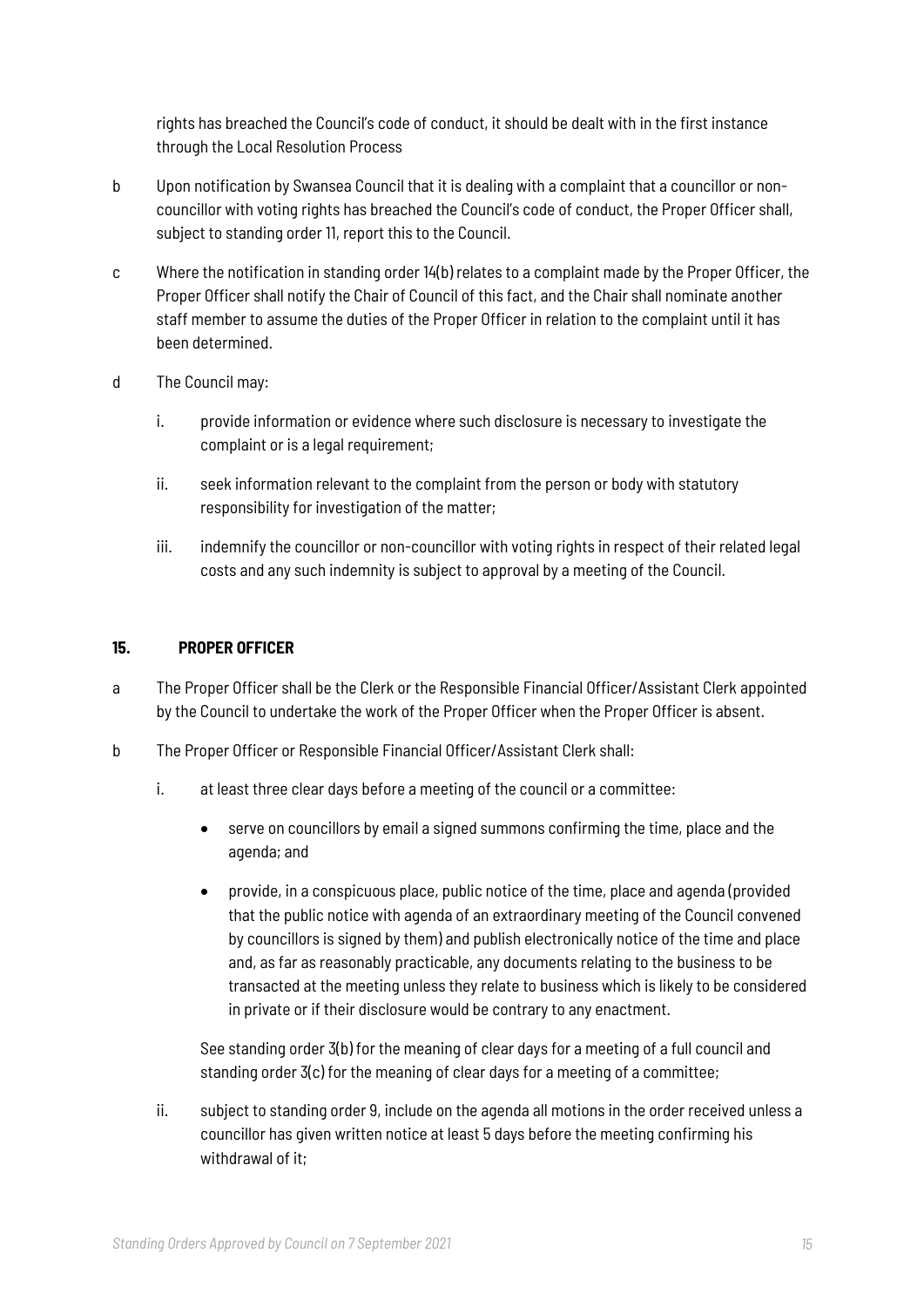- iii. convene a meeting of Council for the election of a new Chair of the Council, occasioned by a casual vacancy in their office;
- iv. facilitate inspection of the minute book by local government electors;
- v. receive and retain copies of byelaws made by other local authorities;
- vi. hold acceptance of office forms from councillors;
- vii. hold a copy of every councillor's register of interests;
- viii. assist with responding to requests made under freedom of information legislation and rights exercisable under data protection legislation, in accordance with the Council's relevant policies and procedures;
- ix. liaise, as appropriate, with the Council's Data Protection Officer;
- x. receive and send general correspondence and notices on behalf of the Council except where there is a resolution to the contrary;
- xi. assist in the organisation of, storage of, access to, security of and destruction of information held by the Council in paper and electronic form subject to the requirements of freedom of information and data protection legislation and other legitimate requirements (e.g. the Limitation Act 1980);
- xii. arrange for legal deeds to be executed;

See also standing order 23;

- xiii. record every planning application notified to the Council and the Council's response to the local planning authority in a book for such purpose;
- xiv. refer a planning application received by the Council to the Chair or in his absence Vice-Chair (if there is one) of the Planning Committee within two working days of receipt to facilitate an extraordinary meeting if the nature of a planning application requires consideration before the next ordinary meeting of the Planning committee;
- xv. manage access to information about the Council via the publication scheme; and
- xvi. retain custody of the seal of the Council (if there is one) which shall not be used without a resolution to that effect. See also standing order 23.

# **16. RESPONSIBLE FINANCIAL OFFICER**

- a The Council shall appoint the Clerk to undertake the work of the Responsible Financial Officer when the Responsible Financial Officer is absent.
- **b** The Responsible Financial Officer/Assistant Clerk shall: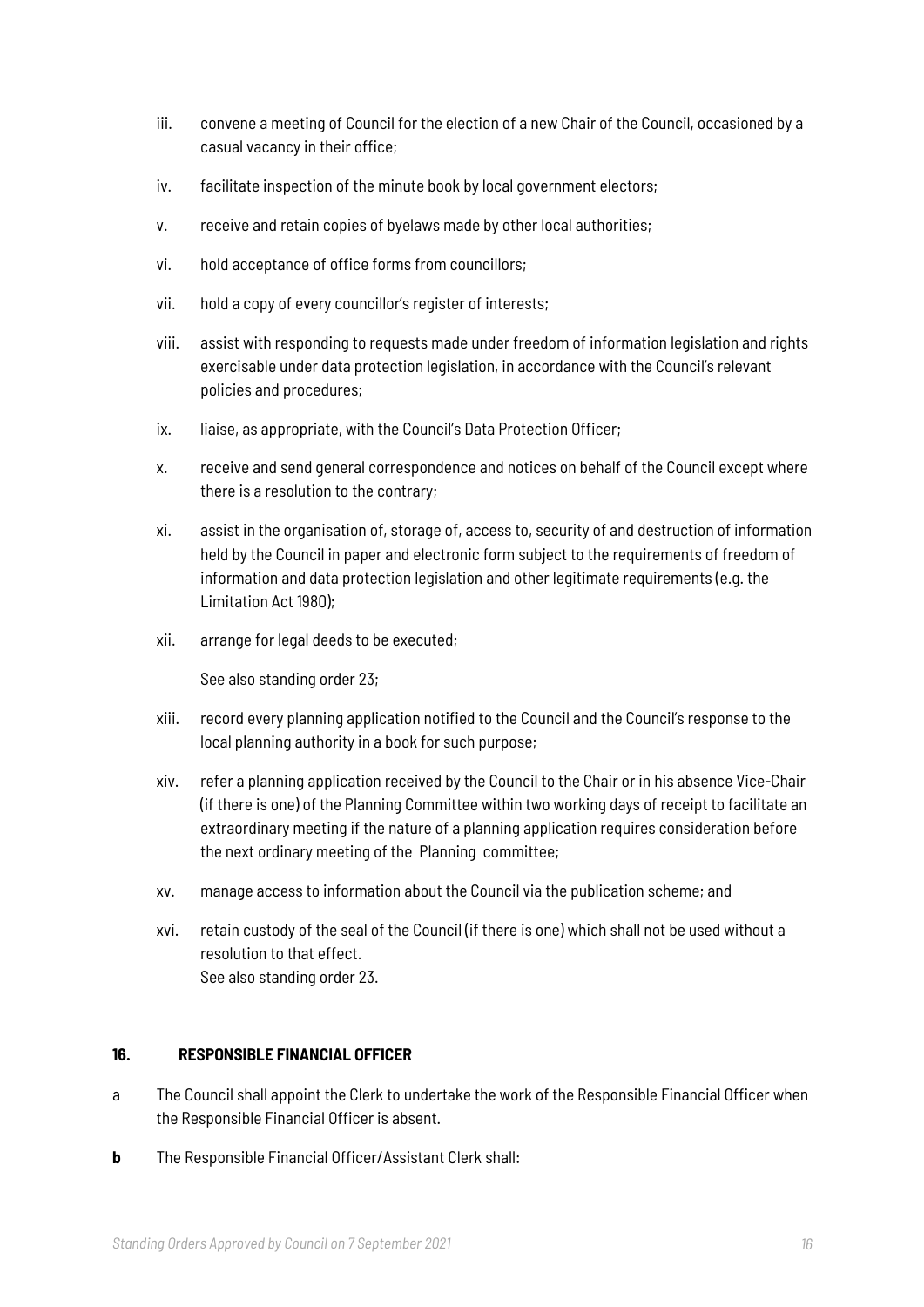i. arrange or manage the prompt authorisation, approval and instruction regarding any payments to be made by the Council in accordance with its financial regulations

## **17. ACCOUNTS AND ACCOUNTING STATEMENTS**

- a "Proper practices" in standing orders refer to the most recent version of "Governance and Accountability for Local Councils in Wales – A Practitioners' Guide".
- b All payments by the Council shall be authorised, approved and paid in accordance with the law, proper practices and the Council's financial regulations.
- c The Responsible Financial Officer shall supply to each councillor as soon as practicable after 30 June, 30 September and 31 December in each year a statement to summarise:
	- i. the Council's receipts and payments (or income and expenditure) for each quarter;
	- ii. the Council's aggregate receipts and payments (or income and expenditure) for the year to date;
	- iii. the balances for each committee held at the end of the quarter being reported and

which includes a comparison with the budget for the financial year and highlights any actual or potential overspends.

- d As soon as possible after the financial year end at 31 March, the Responsible Financial Officer shall provide:
	- i. each councillor with a statement summarising the Council's receipts and payments (or income and expenditure) for the last quarter and the year to date for information; and
	- ii. to the Council the accounting statements for the year in the form of Section 1 of the annual governance and accountability return, as required by proper practices, for consideration and approval.
- e The year-end accounting statements shall be prepared in accordance with proper practices and apply the form of accounts determined by the Council (receipts and payments or income and expenditure) for the year to 31 March. A completed draft annual governance and accountability return shall be presented to all councillors at least 14 days prior to anticipated approval by the Council. The annual governance and accountability return of the Council, which is subject to external audit, including the annual governance statement, shall be presented to the Council for consideration and formal approval before 30 June.

### **18. FINANCIAL CONTROLS AND PROCUREMENT**

- a The Council shall consider and approve financial regulations drawn up by the Responsible Financial Officer, which shall include detailed arrangements in respect of the following:
	- i. the keeping of accounting records and systems of internal controls;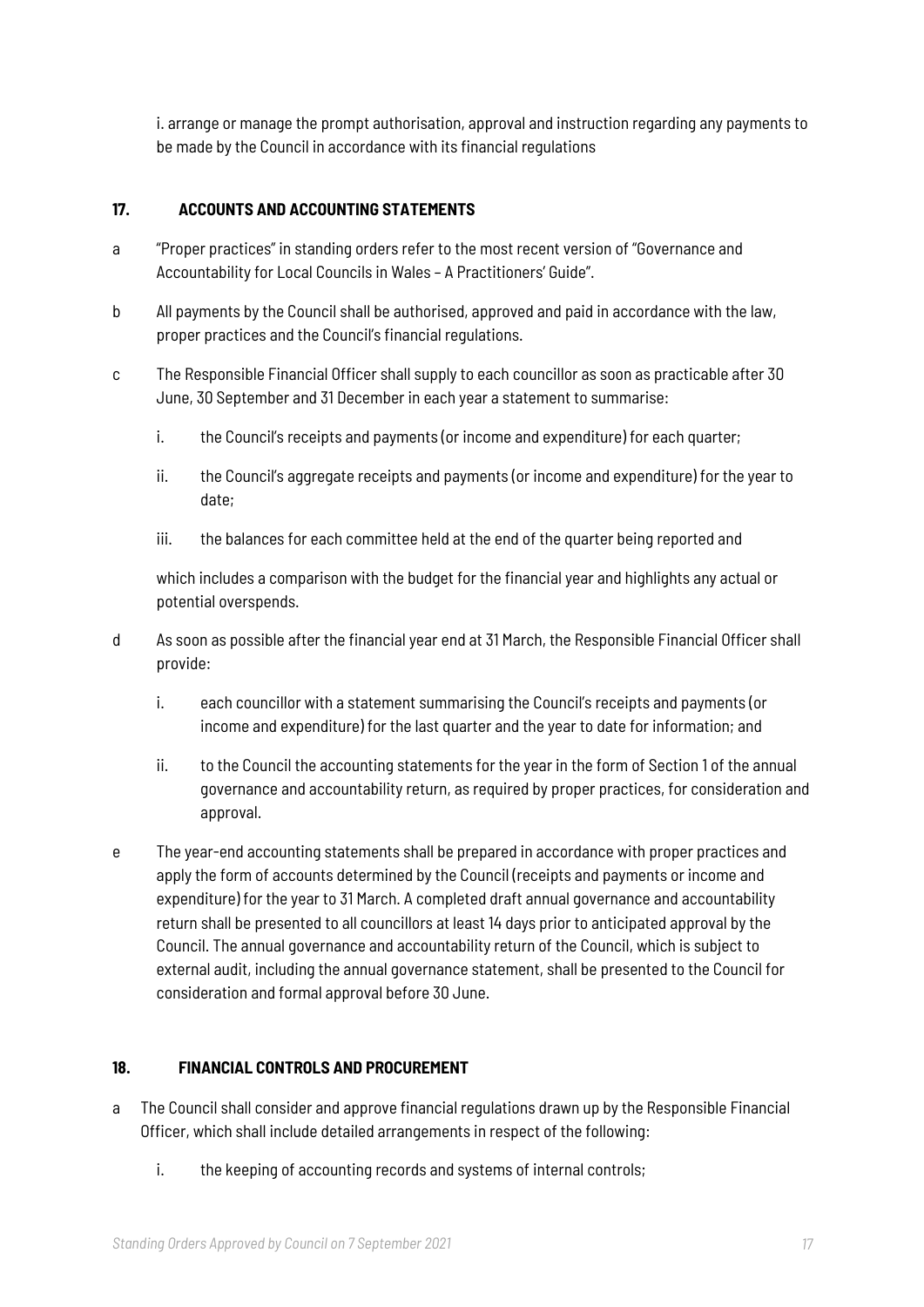- ii. the assessment and management of financial risks faced by the Council;
- iii. the work of the independent internal auditor in accordance with proper practices and the receipt of regular reports from the internal auditor, which shall be required at least annually;
- iv. the inspection and copying by councillors and local electors of the Council's accounts and/or orders of payments; and
- v. subject to standing orders 18(e) and (f) whether contracts with an estimated value below £25,000 or due to special circumstances are exempt from a tendering process or procurement exercise .
- b Financial regulations shall be reviewed regularly and at least annually for fitness of purpose.
- c Subject to additional requirements in the financial regulations of the Council, the tender process for contracts for the supply of goods, materials, services or the execution of works shall include, as a minimum, the following steps:
	- i. a specification for the goods, materials, services or the execution of works shall be drawn up;
	- ii. an invitation to tender shall be drawn up to confirm (i) the Council's specification (ii) the time, date and address for the submission of tenders (iii) the date of the Council's written response to the tender and (iv) the prohibition on prospective contractors contacting councillors or staff to encourage or support their tender outside the prescribed process;
	- iii. the invitation to tender shall be advertised in a local newspaper and in any other manner that is appropriate;
	- iv. tenders are to be submitted in writing in a sealed marked envelope addressed to the Proper Officer;
	- v. tenders shall be opened by the Proper Officer in the presence of at least two councillors after the deadline for submission of tenders has passed;
	- vi. tenders are to be reported to and considered by the appropriate meeting of the Council or a committee or sub-committee with delegated responsibility.
	- vii. Tenders selected/shortlisted by a committee or sub-committee must be presented to council for final selection and approval.
- d Neither the Council, nor a committee or a sub-committee with delegated responsibility for considering tenders, is bound to accept the lowest value tender.
- e A public contract regulated by the Public Contracts Regulations 2015 with an estimated value in excess of £181,302 for a public service or supply contract or in excess of £4,551,413 for a public works contract (or other thresholds determined by the European Commission every two years and published in the Official Journal of the European Union (OJEU)) shall comply with the relevant procurement procedures and other requirements in the Public Contracts Regulations 2015 which include advertising the contract opportunity on the Contracts Finder website and in OJEU.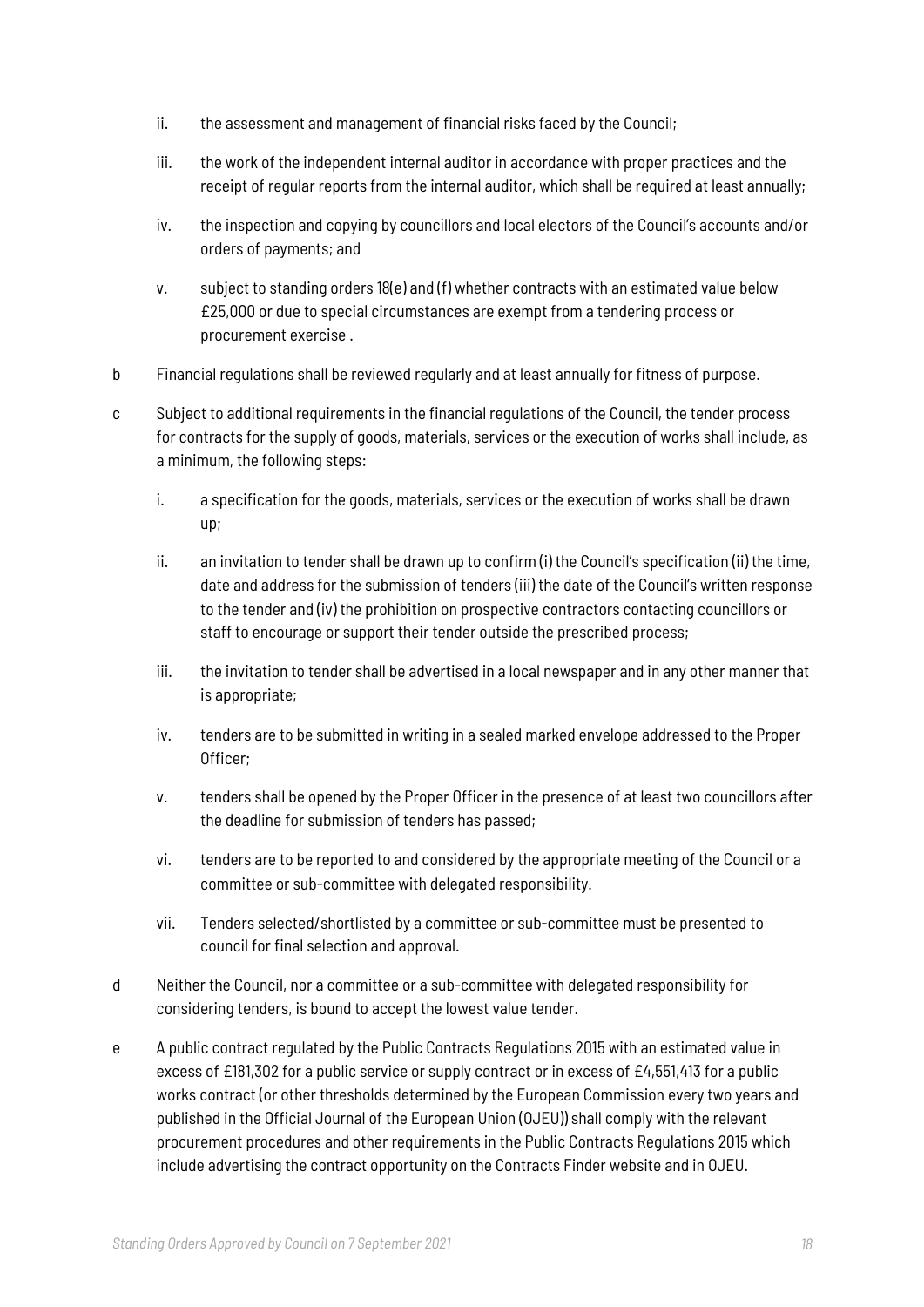f A public contract in connection with the supply of gas, heat, electricity, drinking water, transport services, or postal services to the public; or the provision of a port or airport; or the exploration for or extraction of gas, oil or solid fuel with an estimated value in excess of £363,424 for a supply, services or design contract; or in excess of £4,551,413 for a works contract; or £820,370 for a social and other specific services contract (or other thresholds determined by the European Commission every two years and published in OJEU) shall comply with the relevant procurement procedures and other requirements in the Utilities Contracts Regulations 2016.

#### **19. HANDLING STAFF MATTERS**

- a A matter personal to a member of staff that is being considered by a meeting of Council OR the Personnel committee is subject to standing order 11.
- b Subject to the Council's policy regarding absences from work, the Council's most senior member of staff shall notify the chair of the Personnel committee or, if they are not available, the vice-chair of the Personnel committee of absence occasioned by illness or other reason and that person shall report such absence to the Personnel committee at its next meeting.
- c The chair of the Personnel committee or in their absence, the vice-chair shall upon a resolution conduct a review of the performance and annual appraisal of the work of the Clerk and the Responsible Financial Officer/Assistant Clerk. The reviews and appraisal shall be reported in writing and are subject to approval by resolution by the Personnel committee.
- d Subject to the Council's policy regarding the handling of grievance matters, the Council's most senior member of staff (or other members of staff) shall contact the chair of the Personnel committee or in their absence, the vice-chair of the Personnel committee in respect of an informal or formal grievance matter, and this matter shall be reported back and progressed by resolution of the Personnel committee.
- e Subject to the Council's policy regarding the handling of grievance matters, if an informal or formal grievance matter raised by the Clerk or Responsible Financial Officer/Assistant Clerk relates to the chair of the Personnel committee, this shall be communicated to vice-chair of the Personnel committee, which shall be reported back and progressed by resolution of the Personnel committee.
- f Any persons responsible for all or part of the management of staff shall treat as confidential the written records of all meetings relating to their performance, capabilities, grievance or disciplinary matters.
- g In accordance with standing order 11(a), persons with line management responsibilities shall have access to staff records referred to in standing order 19(f).

### **20. RESPONSIBILITIES TO PROVIDE INFORMATION**

See also standing order 21.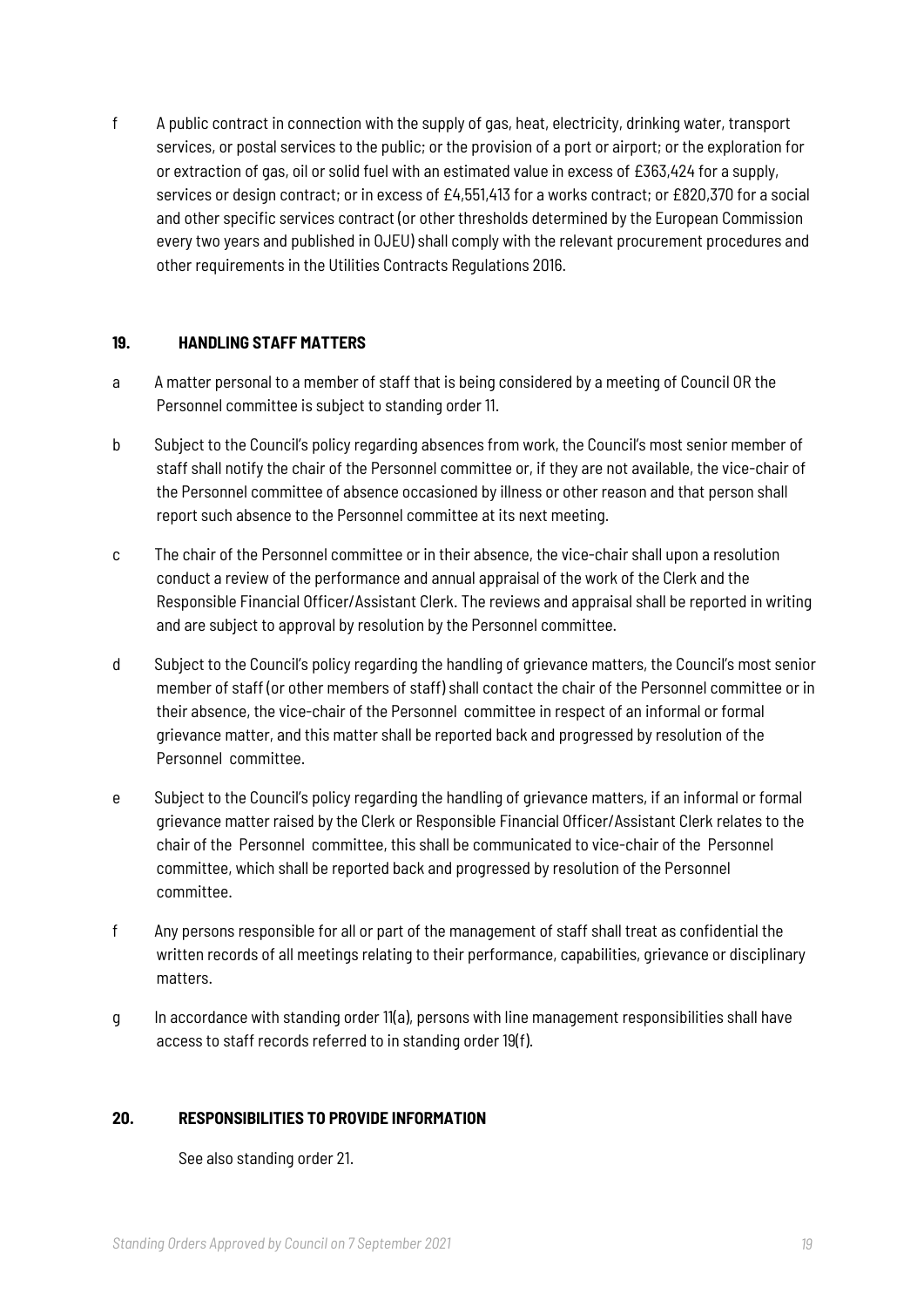a In accordance with freedom of information legislation, the Council shall publish information in accordance with its publication scheme and respond to requests for information held by the Council.

## **21. RESPONSIBILITIES UNDER DATA PROTECTION LEGISLATION**

(Below is not an exclusive list). See also standing order 11.

- a The Council may appoint a Data Protection Officer.
- b The Council shall have policies and procedures in place to respond to an individual exercising statutory rights concerning his personal data.
- c The Council shall have a written policy in place for responding to and managing a personal data breach.
- d The Council shall keep a record of all personal data breaches comprising the facts relating to the personal data breach, its effects and the remedial action taken.
- e The Council shall ensure that information communicated in its privacy notice(s) is in an easily accessible and available form and kept up to date.
- f The Council shall maintain a written record of its processing activities.

# **22. RELATIONS WITH THE PRESS/MEDIA**

a All requests from the press or other media for an oral or written comment or statement from the Council, its councillors or staff shall be referred to the Chair, or in their absence the Vice-chair, and Clerk, or in his absence the Responsible Financial Officer/Assistant Clerk, for a response.

# **23. EXECUTION AND SEALING OF LEGAL DEEDS**

See also standing orders 15(b)(xii) and (xvii).

- a A legal deed shall not be executed on behalf of the Council unless authorised by a resolution.
- b Subject to standing order 23(a), the Council's common seal shall alone be used for sealing a deed required by law. It shall be applied by the Proper Officer in the presence of at least two councillors being the chair and vice-chair of the Council or, in the absence of one or both, by one/two other councillors nominated by the Chair or Vice-chair who shall sign the deed as witnesses.

The above is applicable to a Council with a common seal.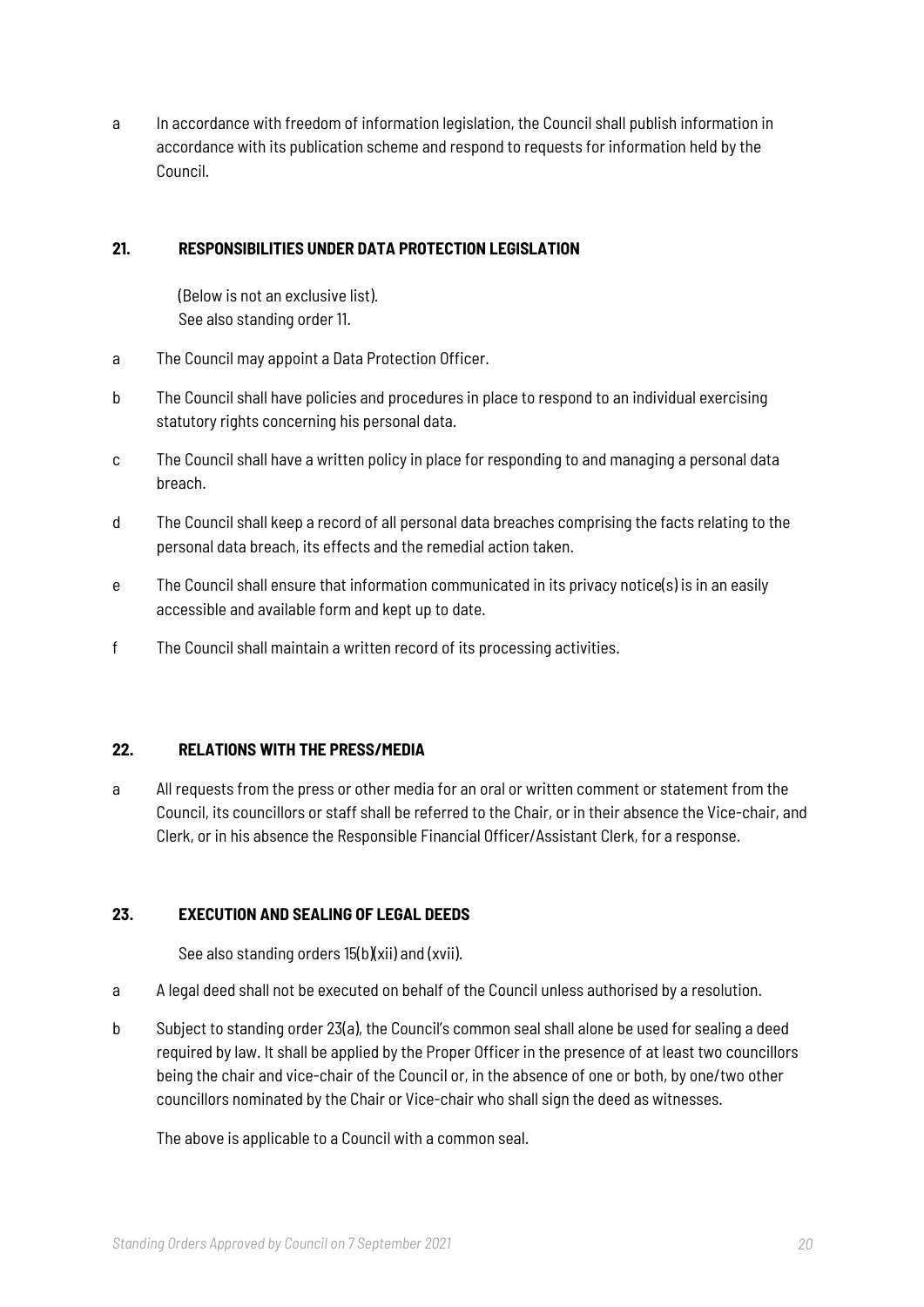### **24. COMMUNICATING WITH COUNTY BOROUGH OR COUNTY COUNCIL COUNCILLORS**

- a An invitation to attend a meeting of the Council shall be sent, together with the agenda, to the ward councillor(s) of the City & County of Swansea representing the area of the Council.
- b Unless the Council determines otherwise, a copy of each letter sent to the City & County of Swansea shall be sent to the ward councillor(s) representing the area of the Council.

## **25. RESTRICTIONS ON COUNCILLOR ACTIVITIES**

- a. Unless duly authorised no councillor shall:
	- i. inspect any land and/or premises which the Council has a right or duty to inspect; or
	- ii. issue orders, instructions or directions.

### **26. MEETINGS WITH OUTSIDE BODIES**

a: Arrangements for formal meetings:

(i) All meetings with outside bodies must be arranged through the Clerk or, in his absence, the Responsible Financial Officer/Assistant Clerk, or, the Clerk must be notified of any meeting arranged, and the time, place and attendees must be entered onto the office calendar

(ii) At least two councillors must attend all meetings with outside bodies

(iii) The Chair of the relevant Committee/ Full Council must be informed of the meeting and may attend if they wish

(iv) A Report of the meeting will be sent to the Chair of the relevant Committee/Full Council within 7 days of the meeting and it will be included in the next Committee/Council agenda.

b: No reports, recommendations or outcomes of any meeting with outside bodies will be considered or included on the agenda of any committee or council meeting if any or all of the points in Standing Order 26a are not complied with.

c: In the event of non-compliance with any/all of the points above, a further meeting with the outside body will be scheduled if the relevant committee/full council considers it necessary.

# **27. STANDING ORDERS GENERALLY**

a All or part of a standing order, except one that incorporates mandatory statutory or legal requirements, may be suspended by resolution in relation to the consideration of an item on the agenda for a meeting.